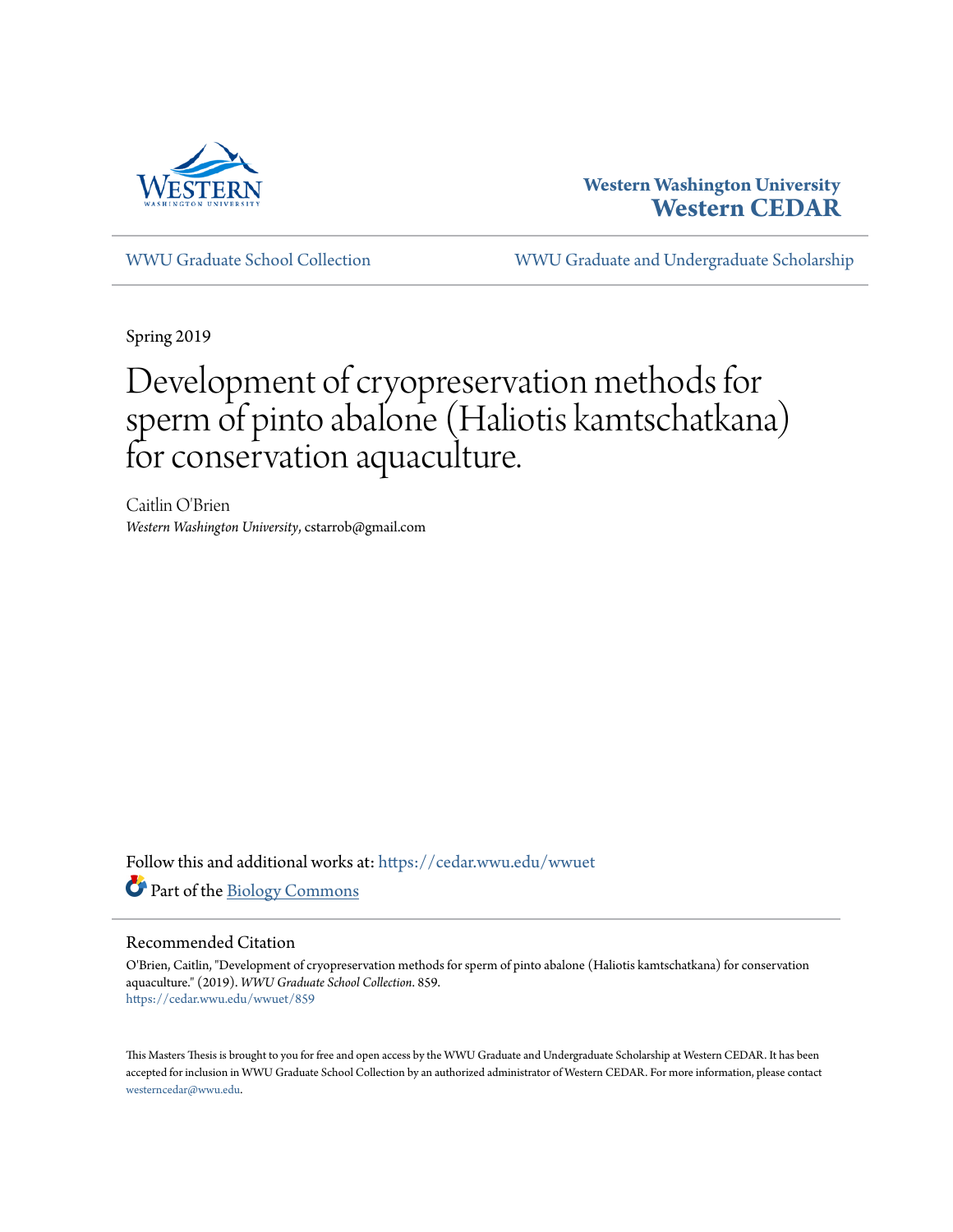# Development of cryopreservation methods for sperm of pinto abalone, *Haliotis kamtschatkana*, for conservation aquaculture.

By Caitlin O'Brien

In Partial Fulfillment Of the Requirements for the Degree Master of Science

# ADVISORY COMMITTEE

Dr. Deborah Donovan, Chair

Dr. Brian Bingham

Dr. Shawn Arellano

GRADUATE SCHOOL

Dr. Kathleen L. Kitto, Acting Dean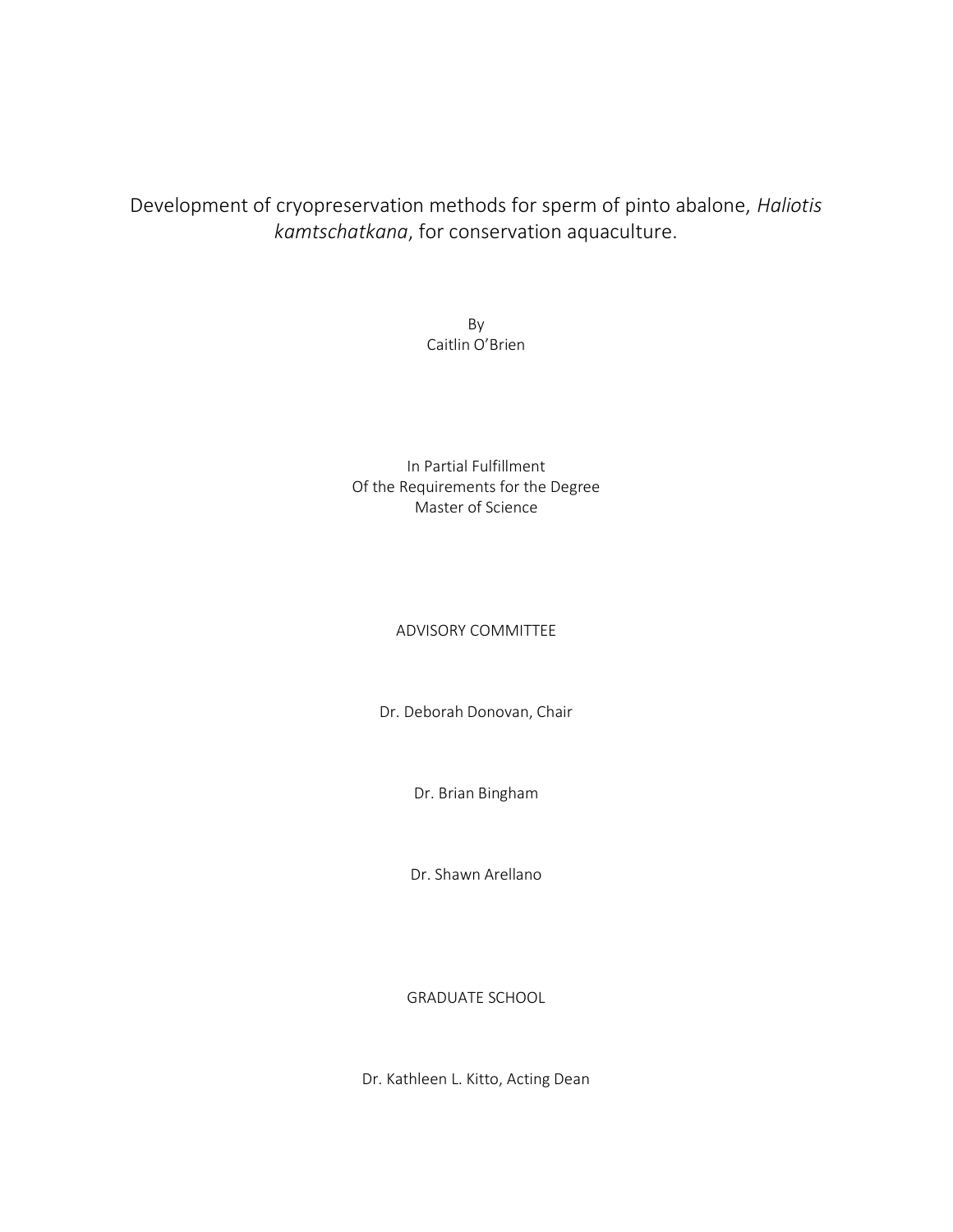# Master's Thesis

In presenting this thesis in partial fulfillment of the requirements for a master's degree at Western Washington University, I grant to Western Washington University the non-exclusive royalty-free right to archive, reproduce, distribute, and display the thesis in any and all forms, including electronic format, via any digital library mechanisms maintained by WWU.

I represent and warrant this is my original work, and does not infringe or violate any rights of others. I warrant that I have obtained written permissions from the owner of any third party copyrighted material included in these files.

I acknowledge that I retain ownership rights to the copyright of this work, including but not limited to the right to use all or part of this work in future works, such as articles or books.

Library users are granted permission for individual, research and non-commercial reproduction of this work for educational purposes only. Any further digital posting of this document requires specific permission from the author.

Any copying or publication of this thesis for commercial purposes, or for financial gain, is not allowed without my written permission.

Caitlin O'Brien May 21st, 2019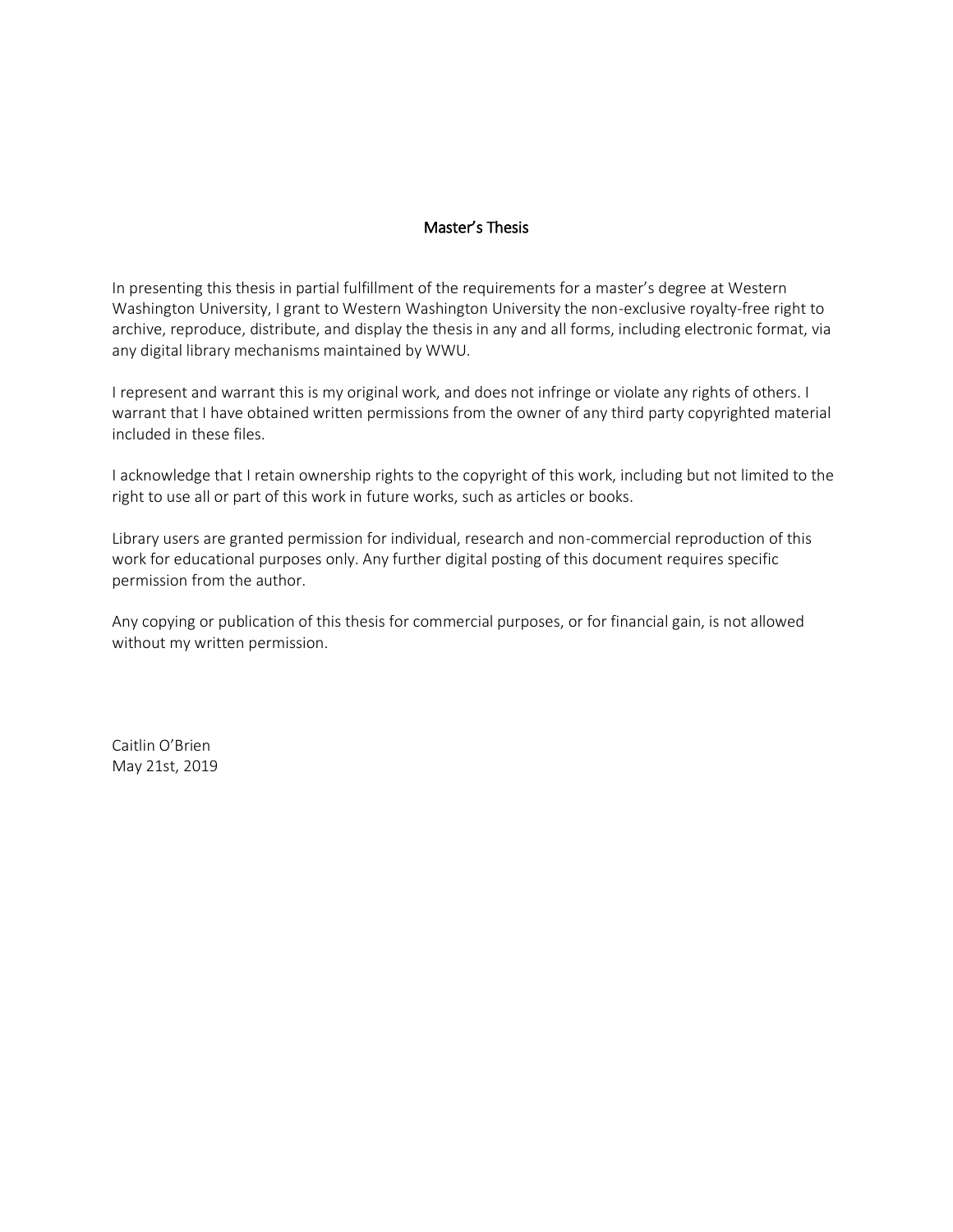Development of cryopreservation methods for sperm of pinto abalone, *Haliotis kamtschatkana*, for conservation aquaculture.

> A Thesis Presented to The Faculty of Western Washington University

In Partial Fulfillment Of the Requirements for the Degree Master of Science

> by Caitlin O'Brien May 2019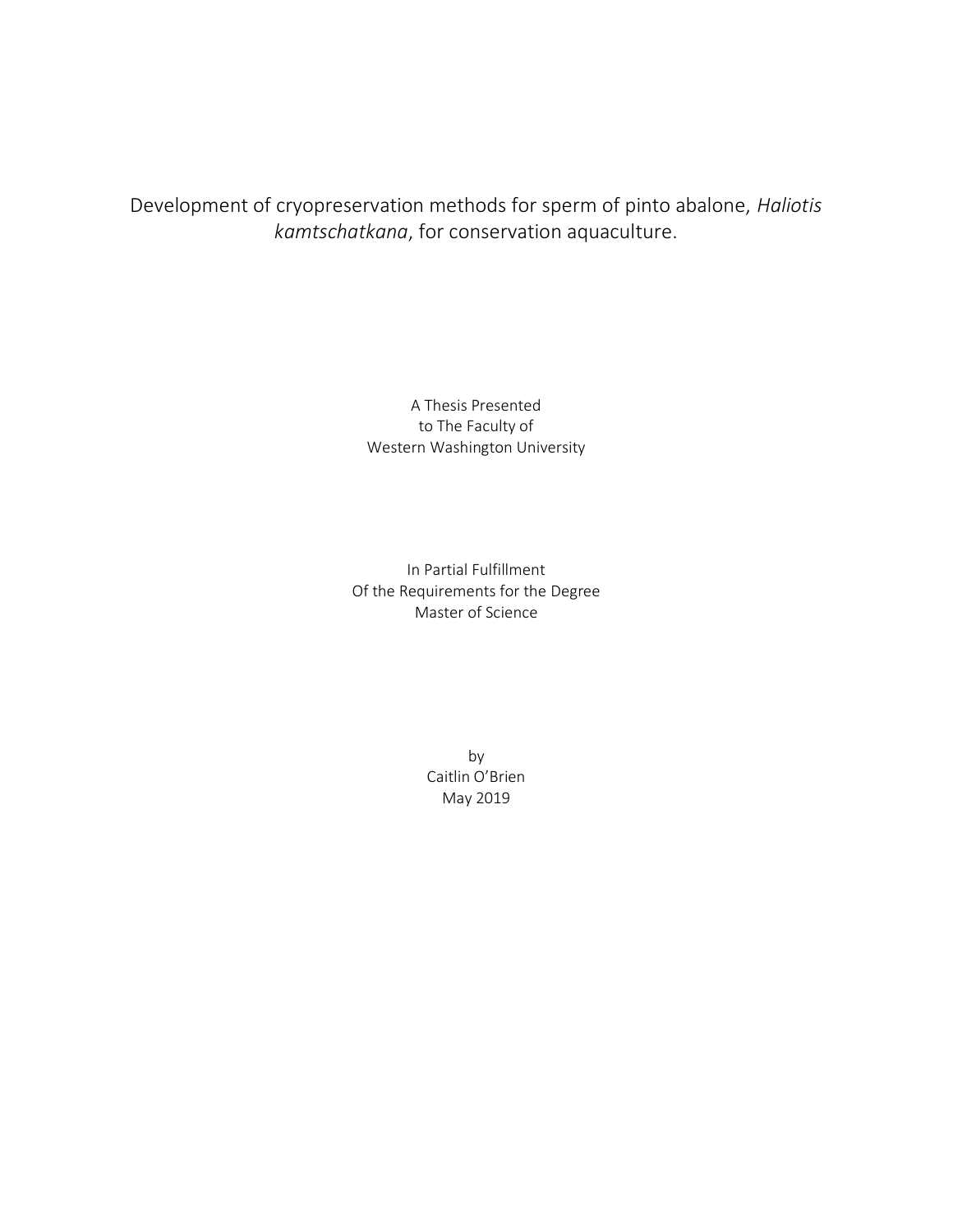### **ABSTRACT**

The pinto abalone, *Haliotis kamtschatkana*, is an ecosystem engineer with cultural and ecological significance. Due to the dramatic 98% decline in populations, a ten-year recovery plan was enacted to bring levels of pinto abalone back from the brink of extirpation in the San Juan Archipelago, Washington. The focus of this study was to assist restoration efforts in creating self-sustaining populations by developing methods of cryopreservation for male pinto abalone sperm. My study evaluated three commonly used cryoprotectants, a series of freeze/thaw temperatures, and developed methods of quality assessment specific to pinto abalone. Animals were provided and cared for by Puget Sound Restoration Fund and all experiments were done at the NOAA Research Station in Manchester, WA.

I evaluated sperm quality with a computer-assisted sperm analysis (CASA) system, for which I developed parameters to track pinto abalone sperm motility. I used sperm motility to analyze sperm quality in a series of experiments culminating in a final experiment to test the optimized cryopreservation methods by fertilizing pinto abalone eggs. Toxic effects of commonly used cryoprotectants, di-methyl sulfoxide (DMSO), glycerol (GLY), and propylene glycol (PG), were tested at concentrations from 5%-20%. DMSO at 5% was the least toxic, yielding the highest percent motile sperm after an exposure time of 10 minutes. Using a programmable freezer, a series of freezing rates and endpoint temperatures were evaluated for cryopreservation of sperm in 0.5 mL freezing straws at a density of 1.8 x 10<sup>8</sup> sperm mL<sup>-1</sup>. A freezing rate of -3 °C min<sup>-1</sup> to an endpoint temperature of -60 °C, preservation in liquid nitrogen (-196°C), then thawing in a 40℃ water-bath for 8 seconds yielded the highest sperm motility. Cryopreserved sperm successfully fertilized eggs, but with lower success than with untreated sperm. The highest percent fertilized was 12.2% using a concentration of 1 x 10<sup>6</sup> sperm mL<sup>-1</sup> with 14.2% post-thaw motility. Through this study, I have outlined the first attempt into cryopreservation of pinto abalone sperm and provided a foundation for future research to optimize the methods developed. Developing cryopreservation methods will allow hatchery managers to build a genetic library to improve production and maintain genetic diversity of this vanishing species.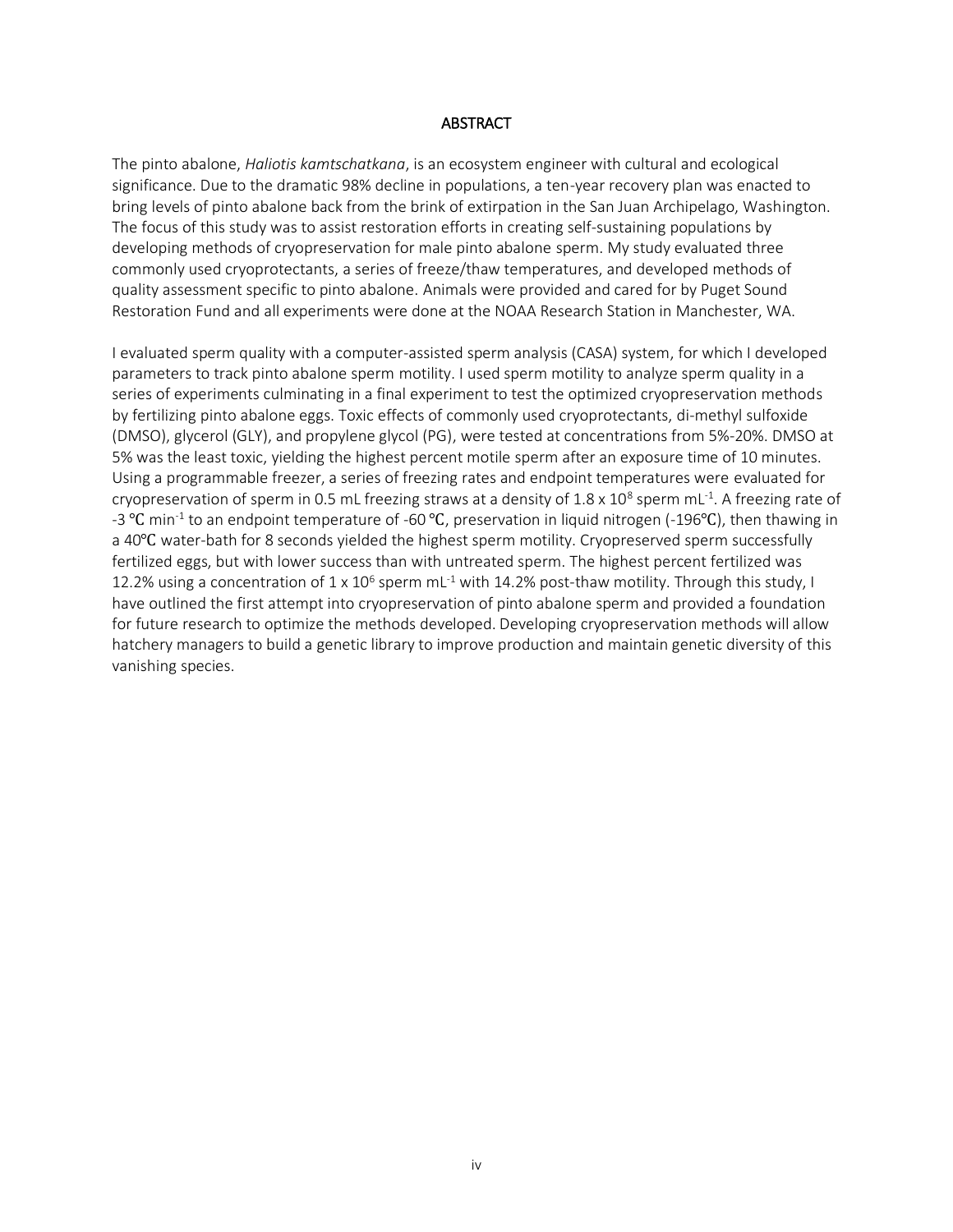# ACKNOWLEDGEMENTS

This study would not have been possible without the contributions from Puget Sound Restoration Fund, Frederick R. Goetz Lab at Northwest Fisheries Science Center NOAA Manchester, Washington, Washington Department of Wildlife, and Western Washington University. Each of these groups provided considerable guidance, expertise, and financial support to allow me to complete this project. Specifically, I'd like to acknowledge PSRF staff: M. Adkisson, J. Bouma, R. Crimm, C. Everett, B. Peabody, S. Ryan; The Goetz Lab: M. Cook, F. Goetz, D. Immerman, A. Jasonowicks, C. Jensen, K. Massee, C. Simchick; And the WDFW shellfish crew: H. Carson, B. Stevich, B. Sizemore, M. Ulrich, and O. Workings. In addition, I would like to thank my committee chair, Deborah Donovan, committee members, Shawn Arellano and Brian Bingham, along with faculty support from Nick Galati, each of whom has supplied guidance and expertise at each stage of project development. I would also like to acknowledge funding from the National Shellfish Association-*Michael Castanaga Research Grant*, North Pacific Shell Club, North Cascades Audubon Society, the WWU Office of Research and Sponsored Programs (RSP) Grant, the WWU Student Enhancement Fund, Biology Department Matching Funds, and Ross Travel Grant. Without their generous contributions this project would not have been possible.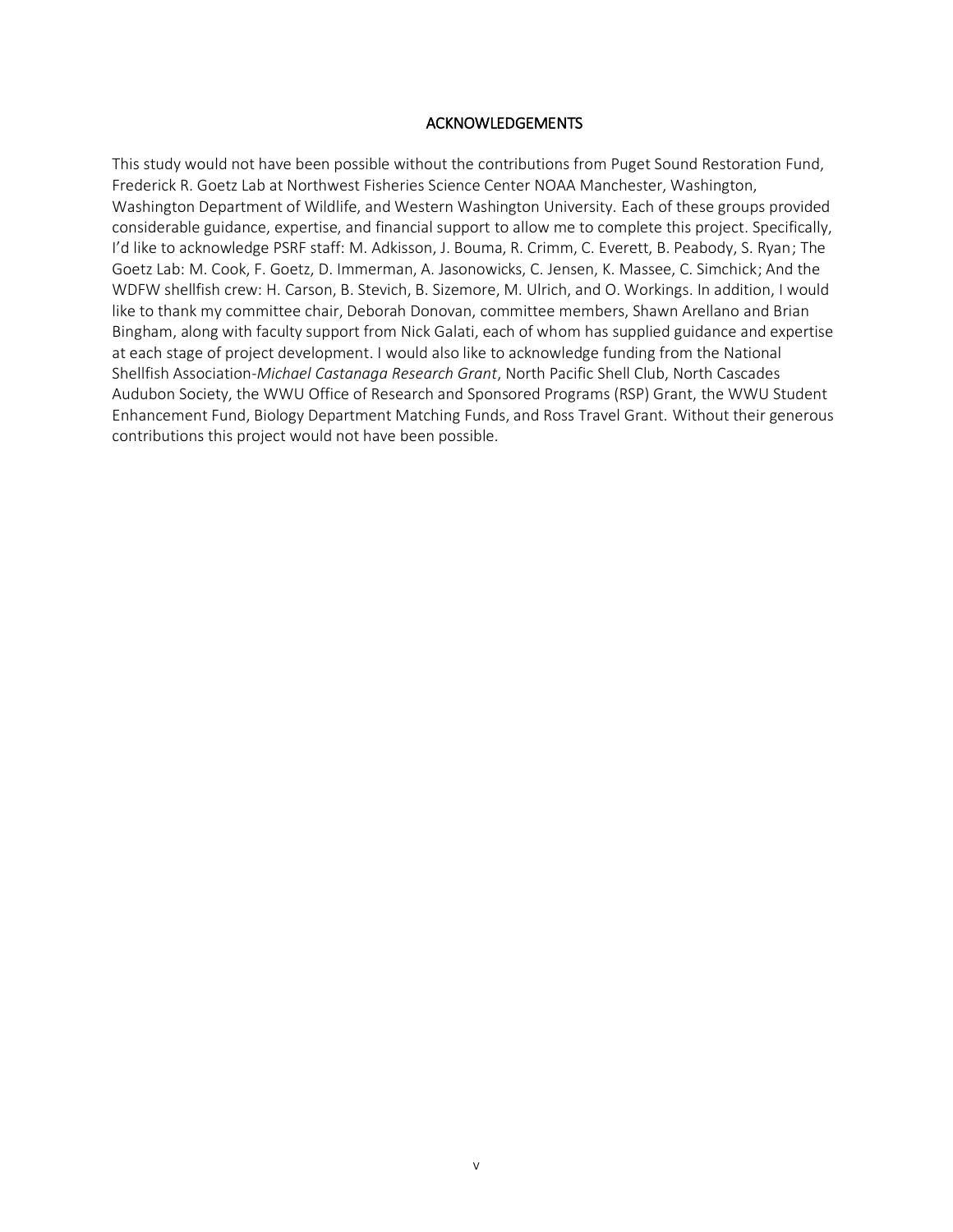| Statistical Analysis Mathematical Analysis 11 |  |
|-----------------------------------------------|--|
|                                               |  |
|                                               |  |
|                                               |  |
|                                               |  |
|                                               |  |
|                                               |  |
|                                               |  |
|                                               |  |
| DISCUSSION 24                                 |  |
|                                               |  |

# TABLE OF CONTENTS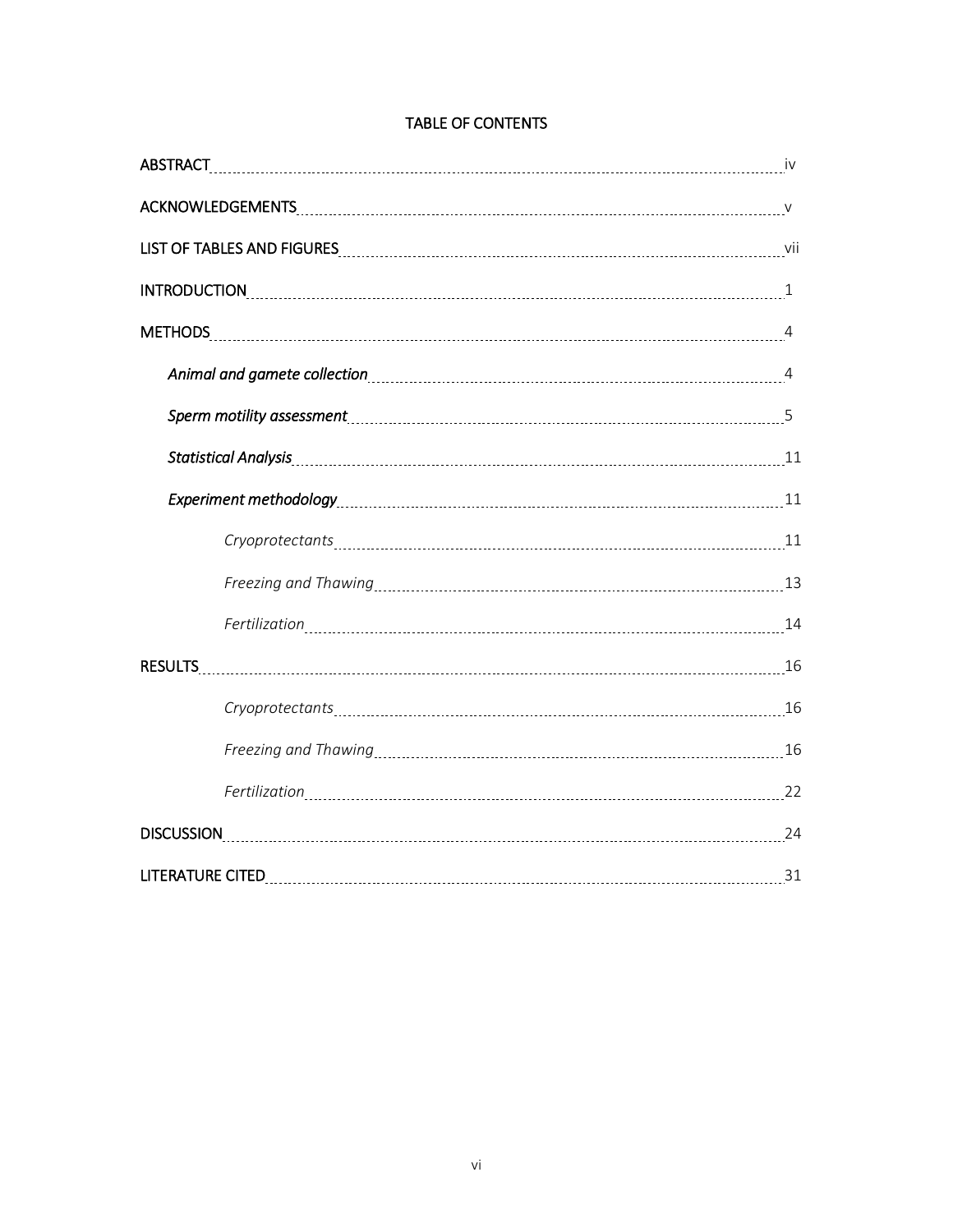# LIST OF TABLES AND FIGURES

| Figure 1. Flow chart of experimental design [11] The Content Content of experimental content of experimental design |    |
|---------------------------------------------------------------------------------------------------------------------|----|
|                                                                                                                     |    |
| Table 2. Sperm Motility Parameters [11] [12] Table 2. Sperm Motility Parameters [11] Annance Marcus (12] Table      | 9  |
|                                                                                                                     |    |
|                                                                                                                     |    |
| Figure 3. Effect of cryoprotectant concentrations on percent motility of sperm19                                    |    |
|                                                                                                                     |    |
| Figure 5. Effect of freezing rate, freezing endpoint temperature, and thawing temperature on                        | 21 |
| Figure 6. Percent of eggs fertilized and abnormally developed using                                                 | 23 |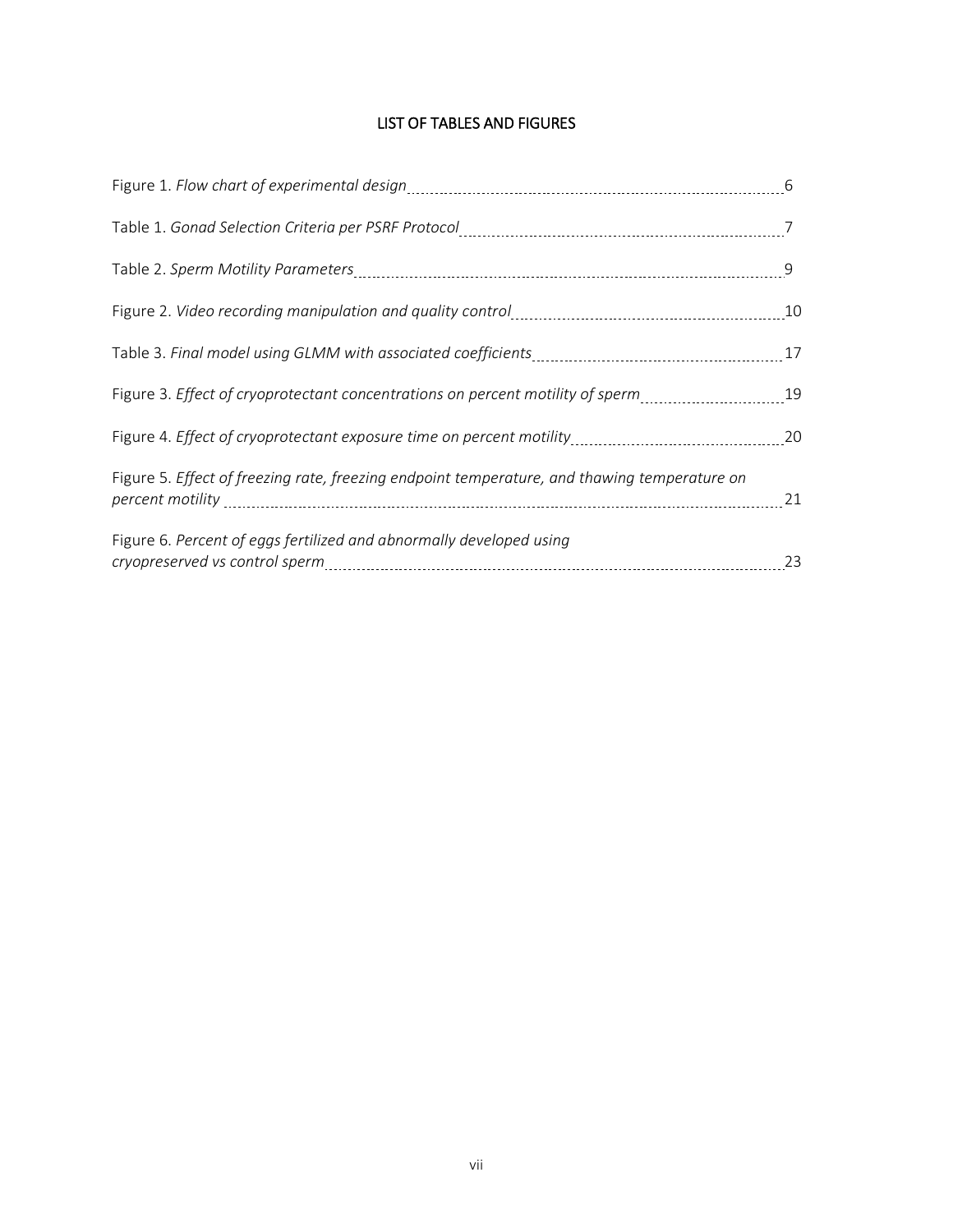#### **INTRODUCTION**

The pinto or northern abalone, *Haliotis kamtschatkana*, is in severe decline in Washington State waters. Abalone are ecological engineers and key members of the rocky subtidal community (Rogers-Bennett et al. 2011; Sloan & Breen, 1988). Continual grazing of micro- and macro- algae by this marine gastropod clears habitat for new species recruitment and nutrient cycling. Abalone were never commercially harvested in Washington State and all recreational harvest was closed in 1994. However, significant levels of legal and illegal catch in the 1980s and early 1990s were possible contributors to the 98% decline in populations from 1992-2017 (Bouma et al. 2012; Rothaus et al. 2008; Washington Department of Fish and Wildlife [WDFW] 2014). Abalone are dioecious broadcast spawners that aggregate during reproduction and require a minimum density of 0.15-0.3 individuals m<sup>-2</sup> to successfully reproduce (Babcock & Keesing, 1999; WDFW, 2014). Based on surveys conducted in the San Juan Archipelago since 1992, it is likely pinto abalone populations have been under this minimum density for more than 20 years and are no longer successfully reproducing in the wild (Rothaus et al. 2008). Due to the pinto abalone's inability to reproduce in the wild, populations will not likely rebound without human intervention.

In an effort to forestall complete stock collapse, Puget Sound Restoration Fund (PSRF) and Washington Department of Fish and Wildlife (WDFW) have collaborated to rebuild natural populations of pinto abalone in the Puget Sound through responsible conservation aquaculture. Conservation aquaculture is predicated on the principle that genetic diversity must be maintained to limit deleterious traits being introduced into natural populations. To meet this fundamental requirement, the Pinto Abalone Recovery Plan uses only single-parent crosses of wild-caught broodstock to produce firstgeneration progeny for restoration sites in the San Juan Archipelago. Based on this design, from 2004- 2017 PSRF and WDFW outplanted 15,000 hatchery-reared pinto abalone to 12 restoration sites in the San Juan Archipelago (Carson et al.2019; WDFW & PSRF *personal communication*, 2018). However, between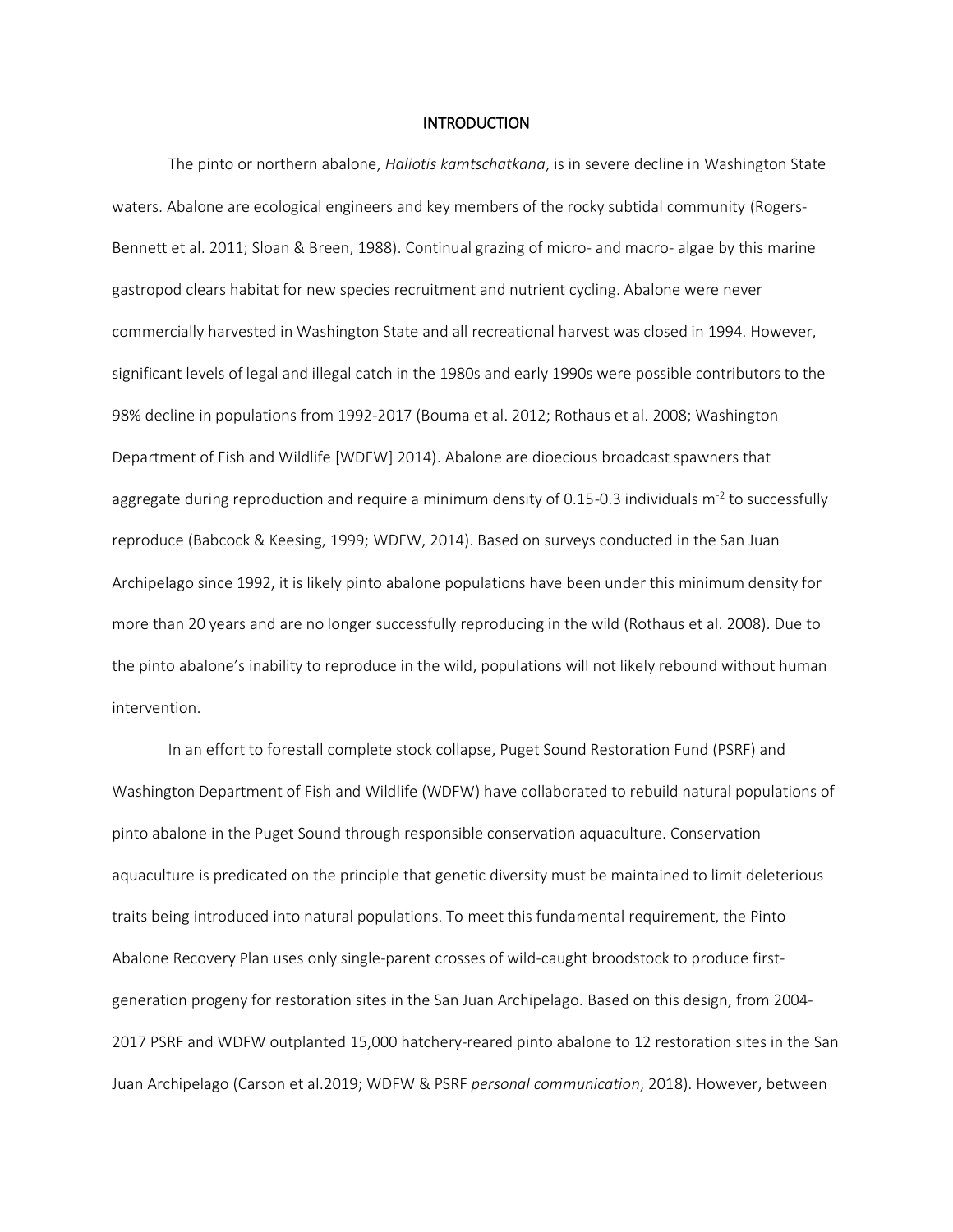1989-1990 self-reported recreational harvest levels were around 40,000 individuals per year, with a high likelihood of underestimation due to the lack of reporting (Neuman et al. 2018; WDFW, 2014). While the restoration project has undeniably made progress, total abalone outplanted over 13 years has yet to exceed the take that occurred historically in a single year of abalone harvest (Carson et al. 2019).

Production of genetically diverse progeny is a limitation to reaching minimum density thresholds at restoration sites. Hatchery spawning events are limited by personnel, available hatchery space, production cost, and time constraints due to gamete degradation. Hatchery spawning events can be stressful for abalone since induction of spawning requires exposure to higher than normal pH seawater and temperature fluctuations. Therefore, it is common practice to avoid repeatedly using the same individuals in a spawning season to reduce the risk of mortality (Babcock & Keesing, 1999; WDFW & PSRF *personal communication*, 2018). In the highly reduced population that exists in Puget Sound, replenishing wild-caught broodstock becomes more difficult with each passing year. In addition, during a hatchery spawning event it is unlikely that all animals selected will produce viable gametes, thereby limiting available single-parent cross options and greatly decreasing the genetic diversity of progeny. Occasionally, only one sex produces gametes, or, alternatively, no new crosses can be formed with the animals that do spawn. This results in wastage of sperm and eggs during a spawning event. With so much care, time, and cost going into producing pinto abalone, there is little room for inefficient practices such as wasted gametes during a short breeding season (late May to early October) (Sloan & Breen, 1988; Stekoll & Shirley, 1993). One solution to improving production, while maintaining genetic diversity, is to develop a way to preserve excess gametes for future use.

Cryopreservation allows for the preservation of gametes by exposing cells to extremely low temperatures without causing damage or rupture. Specialized chemicals, called cryoprotectants, add macromolecules that reduce the formation of damaging ice crystals on the cell membrane during the freezing process (Liu et al. 2015a). Preserved gametes can later be thawed and used for fertilization,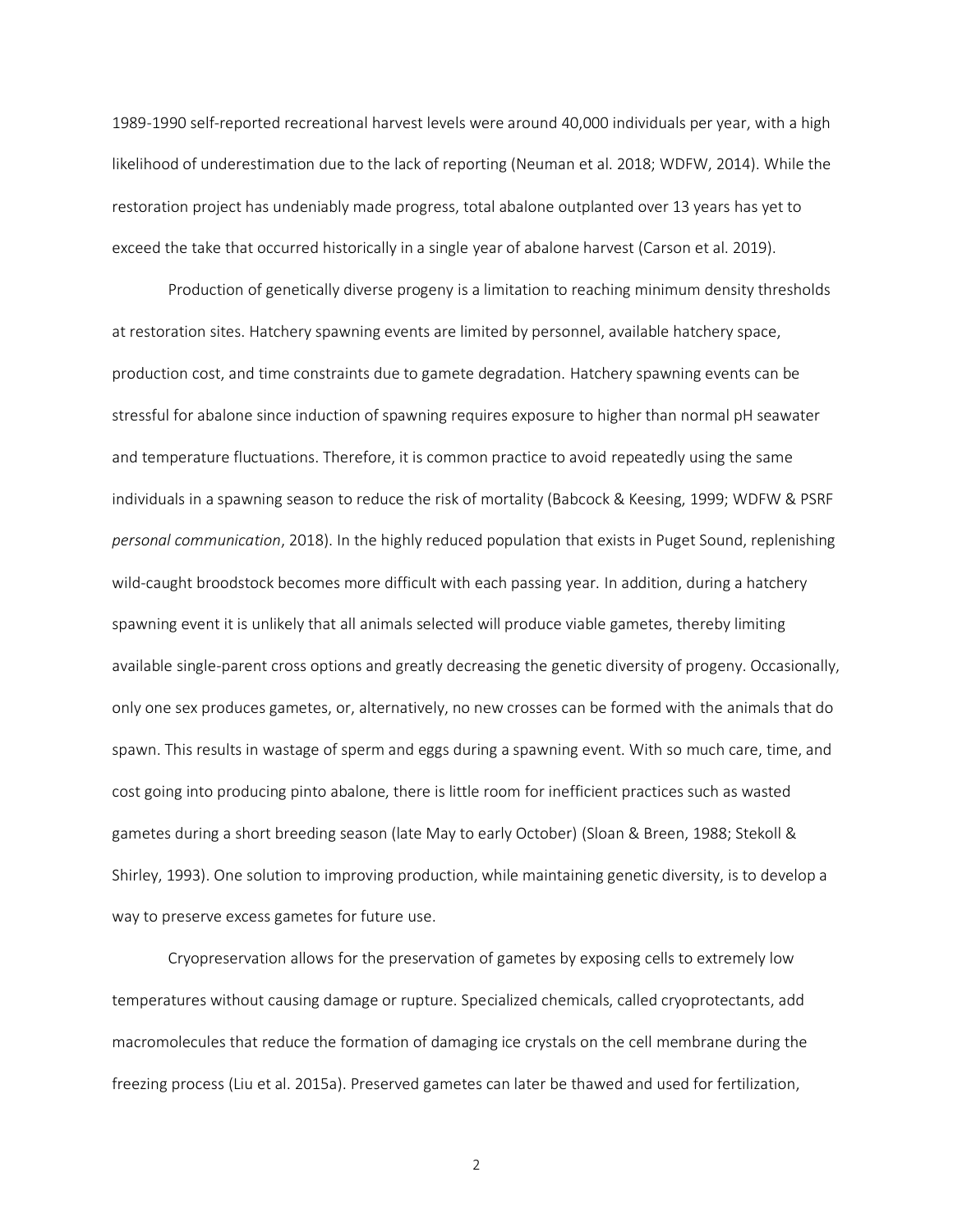thereby extending the very short shelf-life gametes typically have (Babcock & Keesing, 1999; Baker & Tyler, 2001). Cryopreservation has been used in many marine molluscs with increasing success as methods are refined, but cryopreservation techniques must be tailored to each species for the best results (Liu et al. 2015a; Liu et al. 2014b; Salinas-Flores et al. 2005). No protocol has been developed specifically for pinto abalone. Thus, a cryopreservation protocol for pinto abalone is needed to allow the Pinto Abalone Recovery Project to maintain a genetic library of individual gametes to supplement spawning events, allowing broodstock to be returned to their native habitat to continue to contribute to the gene pool, while also freeing up much needed hatchery space and limiting production costs.

The goal of my study was to develop the first protocol of cryopreservation methods for pinto abalone sperm. My research objectives were to: 1) determine which of three widely used cryoprotectant types, concentrations, and exposure times has the least toxic effect on pinto abalone sperm, 2) determine a combination of freezing rate, endpoint temperature, and thawing temperature using a programmable freezer that maximizes success of cryopreservation, and 3) develop methods for evaluation of cryopreserved sperm viability as measured by percent motility and fertilization.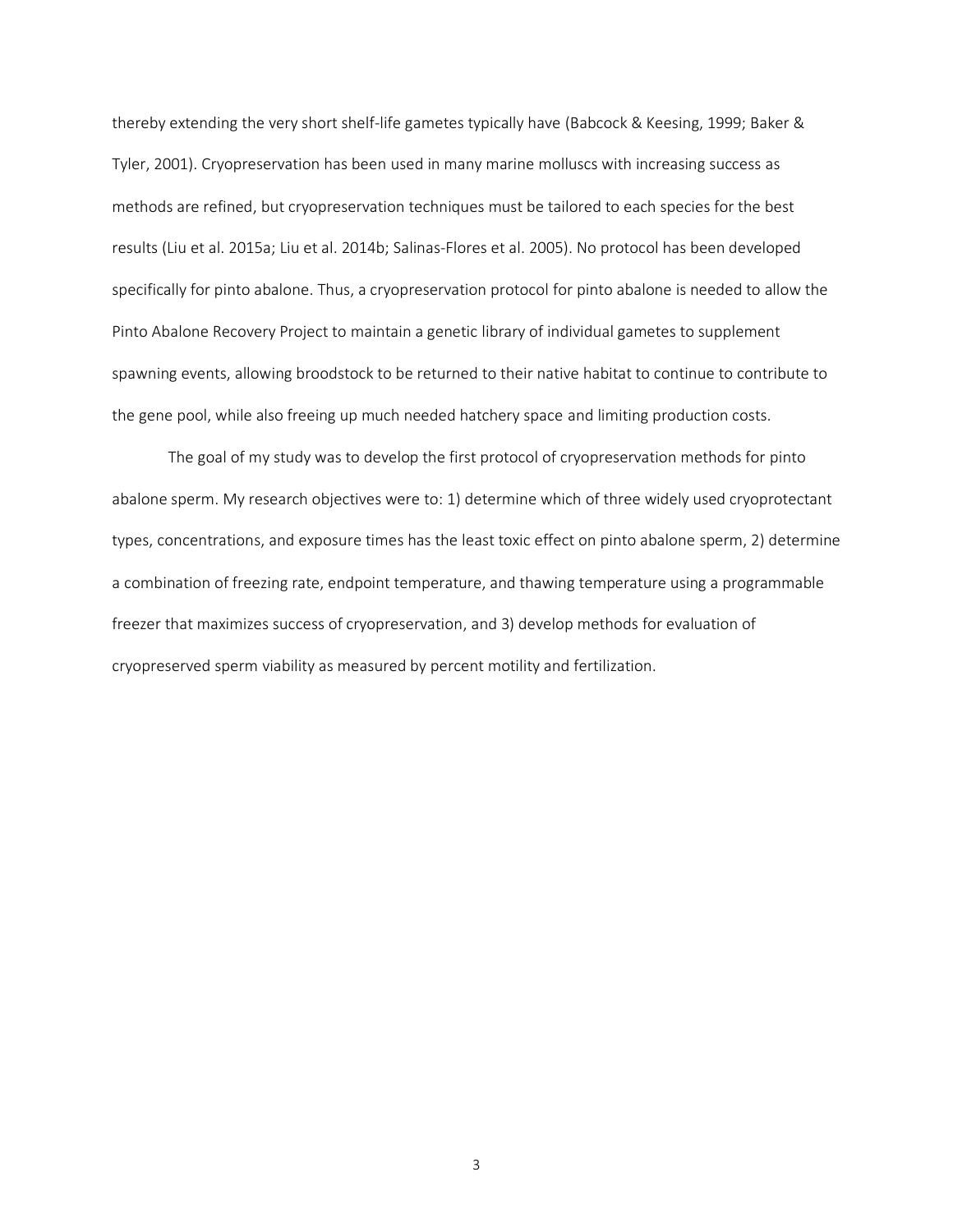#### **METHODS**

#### Experimental Overview

I conducted experiments testing cryoprotectant type, concentration, and exposure time to determine the combination that caused the lowest acute toxicity to pinto abalone sperm. I then used this cryoprotectant combination to test freezing rates, endpoint temperatures, and thawing temperatures using a programmable freezer. For each of these experiments, I conducted range-finding preliminary experiments on filial generation of pinto abalone to inform the final ranges used in experiments with wild-caught broodstock pinto abalone. I used sperm motility, assessed via a computer tracking program, to evaluate sperm quality post-treatment for the experiments described above. I then used a final fertilization experiment to evaluate the effectiveness of the cryopreservation techniques developed in the earlier experiments. Figure 1 illustrates the sequence of experiments.

# *Animal and gamete collection*

I completed all experiments at the Manchester NOAA Research Station in Manchester, Washington in collaboration with Puget Sound Restoration Fund (PSRF), Washington Department of Fish and Wildlife (WDFW), NOAA National Marine Fisheries Service, and Western Washington University (WWU). Adult wild pinto abalone were provided and cared for by PSRF in partnership with WDFW. Filial generations of broodstock animals were used for preliminary experiments and wild broodstock were used for final experimental trials. Animal selection for experiments was based on ripeness of gonad following the criteria used by PSRF (Table 1). Only animals with a gonadal index greater than one were used in this study. Ages of wild animals were unknown, however the size range was 115-146 mm with weights of 231.3-555.1 g, indicating mature animals (Neuman et al. 2018). Animals were spawned following the PSRF spawning protocol developed and tested specifically for pinto abalone (WDFW & PSRF *personal communication*, 2018). Per this protocol, all seawater was UV-irradiated and filtered to 5 μm. Fecund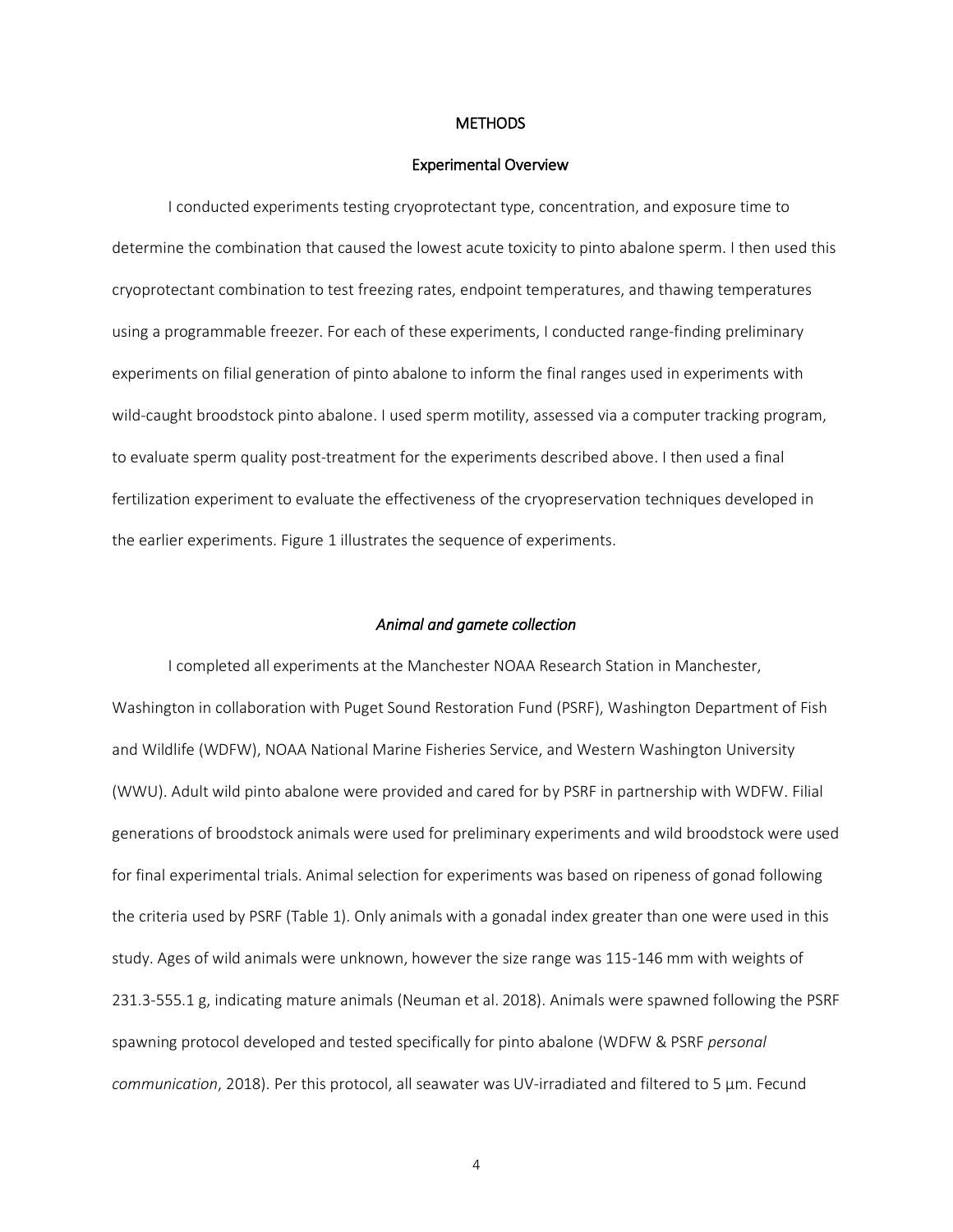abalone were placed into individual buckets with 7 L of aerated seawater at 14 ℃ (temperature of holding tanks) to isolate gametes. The buckets were then placed in a water bath at 17 ℃ (or 3 ℃ warmer water than holding tanks) to allow acclimation to spawning temperatures. To induce spawning, abalone were next exposed to seawater buffered to pH 9.1 using 2 M Tris buffer solution and 6% H<sub>2</sub>O<sub>2</sub> per 1 L of seawater in the 7 L holding buckets. Abalone were left in solution for up to three hours, or until spawning commenced, then were rinsed and placed in fresh seawater to remove trace chemicals in the buckets.

Once spawning began, sperm was collected by direct pipetting from the abalone's exhalent respiratory pores. All experiments were conducted in a walk-in freezer set to 10℃ and were completed under 3 hours from the time of sperm release. Concentrated sperm was kept at 10 °C, similar to ambient seawater temperatures, until all experiments were completed. Sperm concentrations were determined using a hemocytometer to count sperm diluted with 0.2 μm filtered seawater at a ratio of 1:20.

# *Sperm motility assessment*

I used Computer Assisted Sperm Analysis (CASA) to track sperm movement in video recordings to identify and count the percent motile versus non-motile sperm. CASA was developed as a way to track and analyze sperm movement in a reliable, reproducible, and more accurate method than subjective observation (Acosta-Salmón et al. 2007; Hassan et al. 2014; Liu et al. 2015a). The CASA system allows for high throughput of videos to quantify sperm motility with definitive criteria. The three main categories from which percent motile is calculated are velocity curvilinear (VCL), linearity (LIN), and bulk flow of sperm. Velocity curvilinear is the speed of sperm from point to point, whereas linearity encompasses the overall speed and straightness of a sperm's path. Parameters for bulk flow are included to discern true sperm motility versus movement due to fluid flow. If the minimum thresholds are met for VCL and LIN, and no movement due to bulk flow is detected, then sperm are considered motile and are represented in the final percent motile output expressed in my results.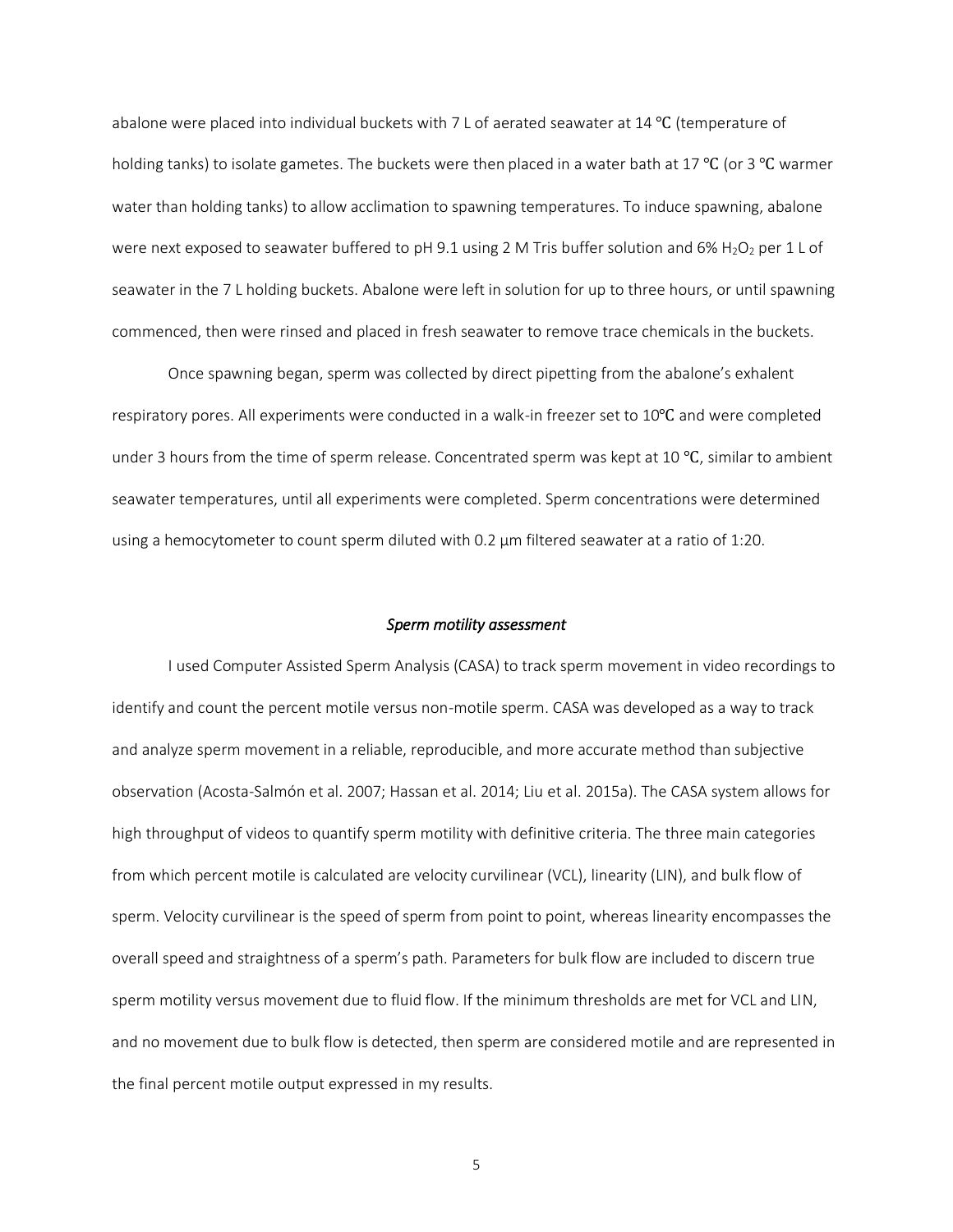#### **Preliminary Experiments**

Experiments conducted on filial generations of pinto abalone to determine experiment protocols, develop abalone specific sperm motility parameters for CASA, and determine ranges used in the final experiments outlined below. All final experiments used wild-caught broodstock pinto abalone.



Figure 1. *Flow chart of experimental design* | Flow chart highlights each final experiment conducted on wild-caught pinto abalone broodstock used to develop methods of cryopreservation.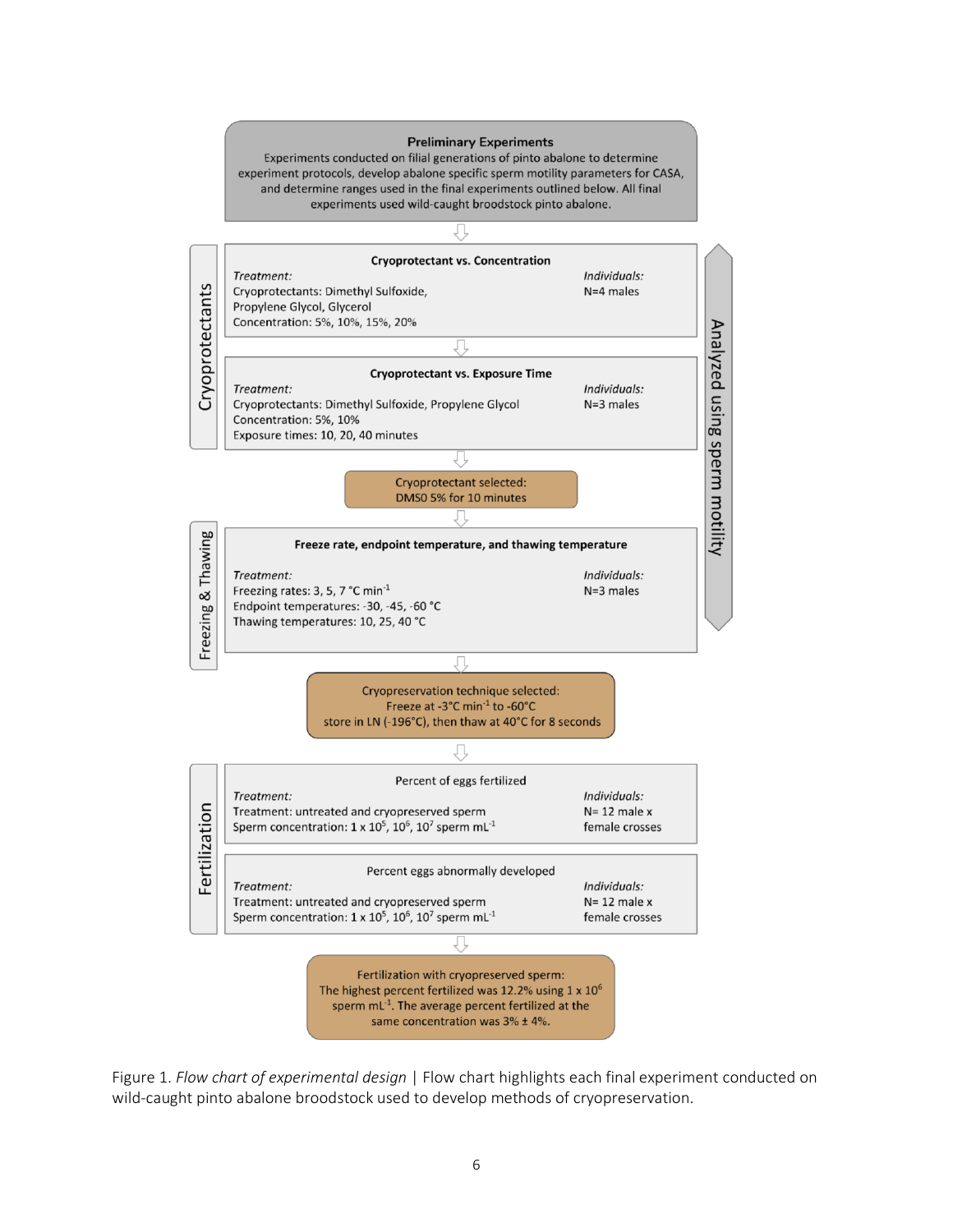Table 1. *Gonad Selection Criteria per PSRF Protocol* | Animal selection for experiments was based on ripeness of gonad following protocol developed by PSRF (WDFW & PSRF *personal communication*, 2018). Only animals with a gonadal index greater than one were used in this study.

| Scale    | Gonad Index                                                                  |
|----------|------------------------------------------------------------------------------|
| $\Omega$ | No development of gonad, sex indeterminate.                                  |
|          | Gonad beginning to show signs of swelling and gamete production. Male        |
|          | gonad beige to orange in color and female gonad green to purple in color.    |
|          | Gonad swelling up to level of shell margin, partially mature, may spawn.     |
|          | Gonad swelling above level of shell margin, fully mature and ready to spawn. |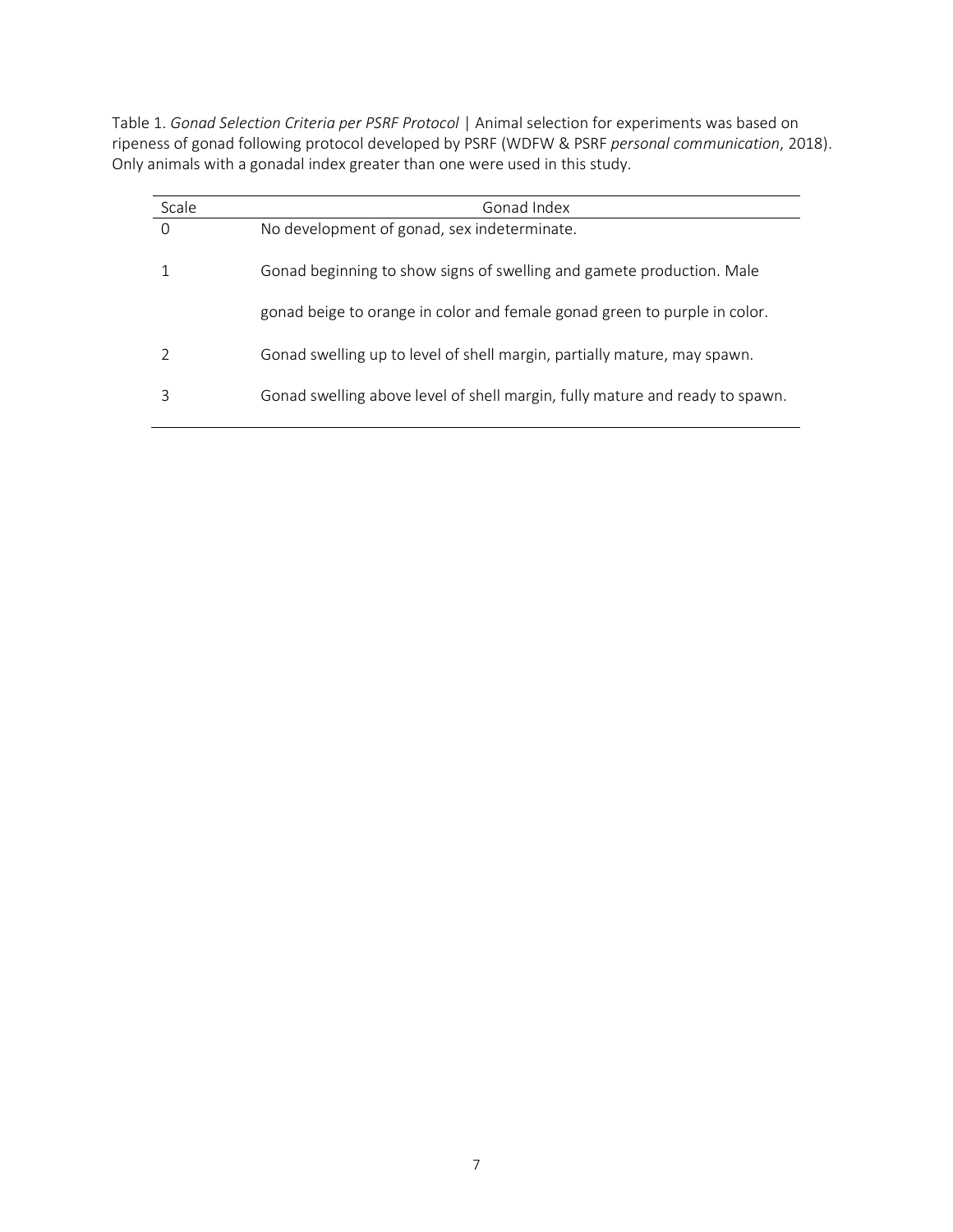Table 2 describes a condensed version of the parameters, excluding bulk flow parameters, that are explained fully in Wilson-Leedy & Ingermann (2011). To use CASA for abalone, the minimum parameters based on fish sperm were updated to reflect sperm movement for pinto abalone using MTrackJ (Meijering et al. 2012). MTrackJ is a manual tracking computer program that allows the user to manually select the track of individual sperm from one frame to the next in a video recording. By manually tracking individual sperm movement, I was able to determine the general size, speed, length of track, and straightness of path associated with pinto abalone sperm. Once determined, I repeatedly updated CASA parameters to reflect pinto abalone sperm movement until I achieved a reliable automated computer tracker that could be visually confirmed by a computer-generated sperm pathway output (Figure 2). Table 2 shows CASA stock fish parameters versus the final pinto abalone parameters determined by manual tracking.

To collect video recordings, sperm concentrations were diluted to  $10^{4}-10^{6}$  sperm ml<sup>-1</sup> using 0.2 μm filtered seawater based on CASA recommendation (Immerman & Goetz, 2014; Wilson-Leedy & Ingermann, 2011). Diluted sperm was loaded into 8-chambered (20 μm channel) Leja sperm analysis slides (Leja, Netherlands) for single planar video analysis. All videos were recorded using an Allied Prosilica Vision Model GC650 camera's stock magnification with darkfield microscopy utilizing a 4x objective (Olympus IM, Center Valley, PA). Videos were recorded at 90 frames per second for 10 seconds.

To analyze the videos, I only used frames 300 to 400 in each video to avoid the bulk flow of sperm resulting from the capillary fill of Leja slides (Lu et al. 2014). I used ImageJ FIJI version 1.52e autothreshold with a variance filter to remove background gradation and highlight black sperm heads on white background for optimal tracking in CASA. I visually inspected each video for quality control by eliminating incorrect pathways due to debris, flow, or nearness of other sperm. Quality controlled videos were then tracked in ImageJ version 1.52a with a CASA plug-in to assess motile versus non-motile sperm (Figure 2).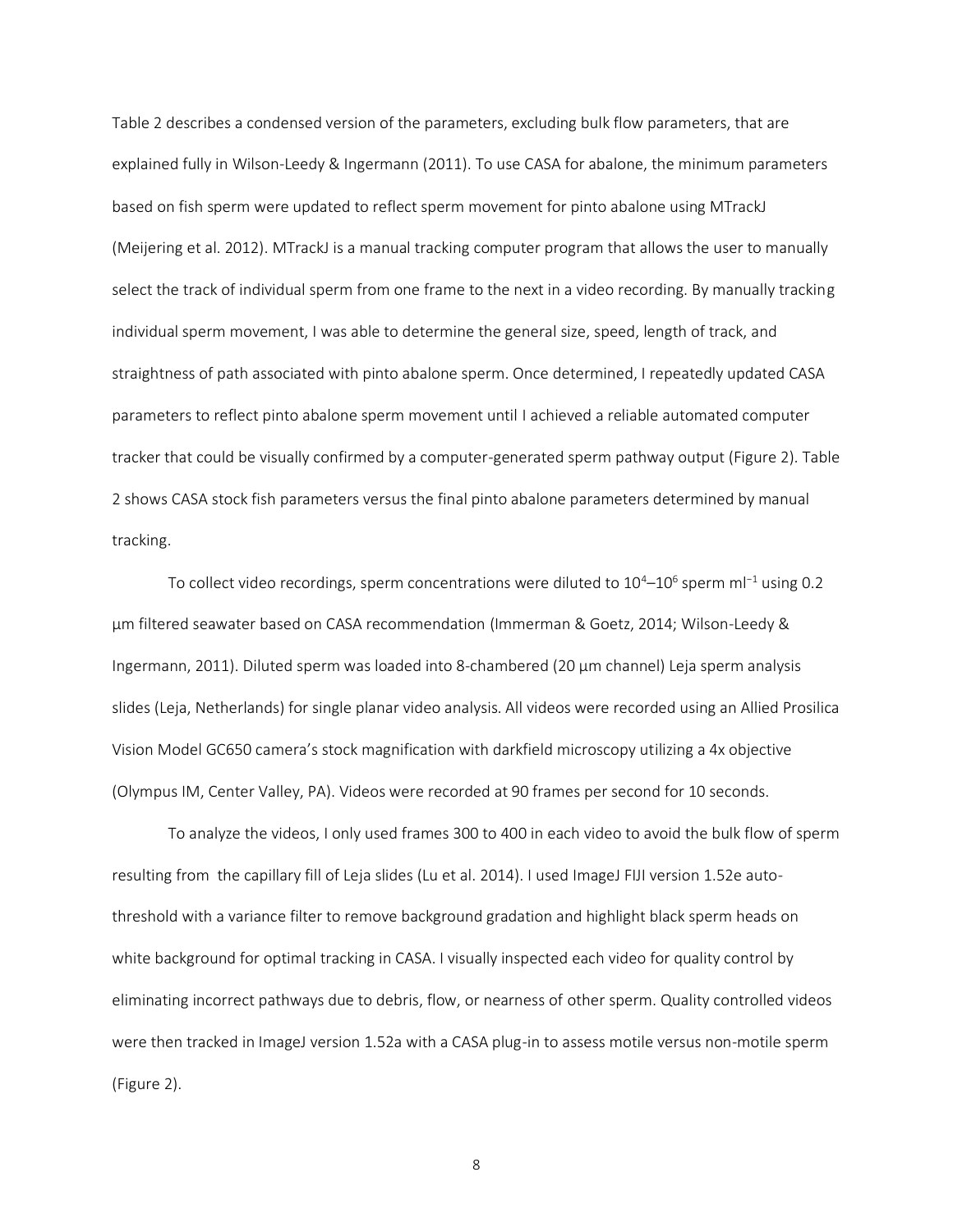Table 2. *Sperm Motility Parameters*| To be considered motile (MOT) using Computer Assisted Sperm Analysis (CASA), sperm must meet minimum velocity curvilinear (VCL) and linearity (LIN) parameters, in addition to parameters developed to detect bulk flow of sperm (CASA parameter metrics h-p). The table below show the updated pinto abalone parameters versus CASA's stock parameters used for analysis along with a definition box for VCL, LIN, and MOT. A full description of the parameters can be found in *Wilson-Leedy & Ingermann, (2011)*.

|    | CASA parameter metrics:                        | CASA stock values | Abalone values* |
|----|------------------------------------------------|-------------------|-----------------|
| a. | Minimum sperm size (pixels)                    | 0.00              | 10.00           |
| b. | Maximum sperm size (pixels)                    | 40.00             | 300.00          |
| C. | Minimum track length (frames)                  | 97.00             | 30.00           |
| d. | Maximum sperm velocity between frames (pixels) | 8.00              | 8.00            |
| е. | Minimum VSL for motile $(\mu m/s)$             | 3.00              | 10.00           |
| f. | Minimum VAP for motile (µm/s)                  | 20.00             | 50.00           |
| g. | Minimum VCL for motile $(\mu m/s)$             | 25.00             | 50.00           |
| h. | Low VAP speed $(\mu m/s)$                      | 5.00              | 5.00            |
| i. | Maximum percentage of path with zero VAP       | 1.00              | 1.00            |
| j. | Maximum percentage of path with low VAP        | 25.00             | 25.00           |
| k. | Low VAP speed $2 \, (\mu m/s)$                 | 25.00             | 25.00           |
| I. | Low VCL speed $(\mu m/s)$                      | 35.00             | 35.00           |
| m. | High WOB (percent VAP/VCL)                     | 80.00             | 80.00           |
| n. | High LIN (percent VSL/VAP)                     | 80.00             | 80.00           |
| О. | High WOB two (percent VAP/VCL)                 | 50.00             | 50.00           |
| p. | High LIN two (percent VSL/VAP)                 | 60.00             | 60.00           |
| q. | Frame Rate (frames per second)                 | 97.00             | 90.00           |
| r. | Microns per 1000 pixels                        | 1075.00           | 2000.00         |

\* I developed pinto abalone parameters using an Allied Prosilica Vision Model GC650 camera with a 4x objective using darkfield microscopy.

|            | Sperm motility parameter definitions: |                                                                                                                                                    |  |  |
|------------|---------------------------------------|----------------------------------------------------------------------------------------------------------------------------------------------------|--|--|
| <b>VCL</b> |                                       | Velocity Curvilinear Point to point velocity per second (um/seconds)                                                                               |  |  |
| LIN        | Linearity                             | Straightness of path (0, curved to 1, straight), calculated by using<br>VSL/VAP, both described independently below:                               |  |  |
|            |                                       | VSL, Velocity Straight Line:<br>Velocity measured from the first point to the furthest point of<br>origin using an average path during a set time. |  |  |
|            |                                       | VAP, Velocity Average Path:<br>Point to point velocity using roaming averages (based on $1/6th$ the<br>frames)                                     |  |  |
| MOT        | Percent Motile                        | Percent of sperm that meet the minimum VCL, VSL, and VAP set in<br>the parameters above.                                                           |  |  |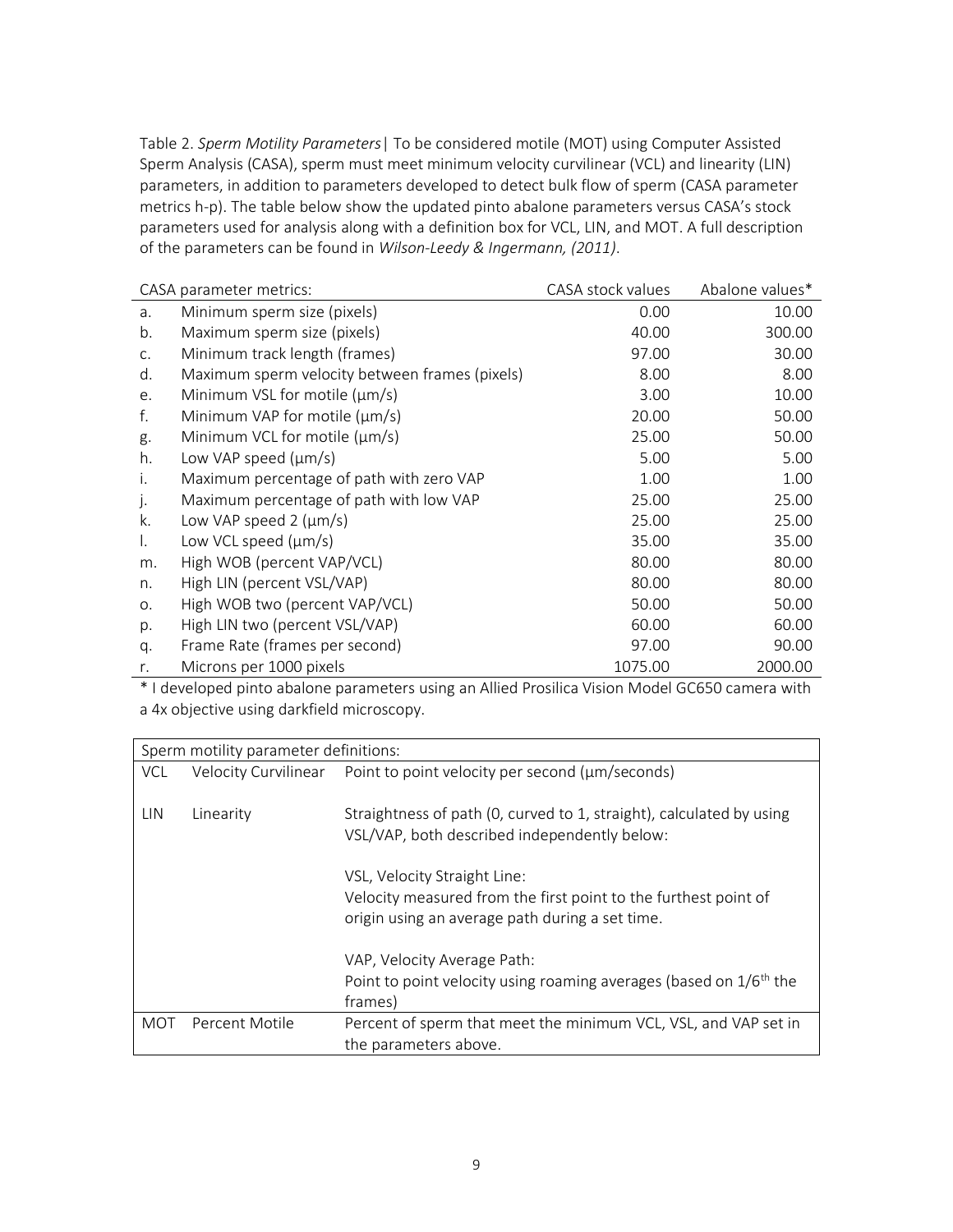

Figure 2. *Video recording manipulation and quality control* | The flowchart above shows the stages used to manipulate and quality control video recordings then used in the Computer Assisted Sperm Analysis (CASA) program to track motile versus non-motile sperm.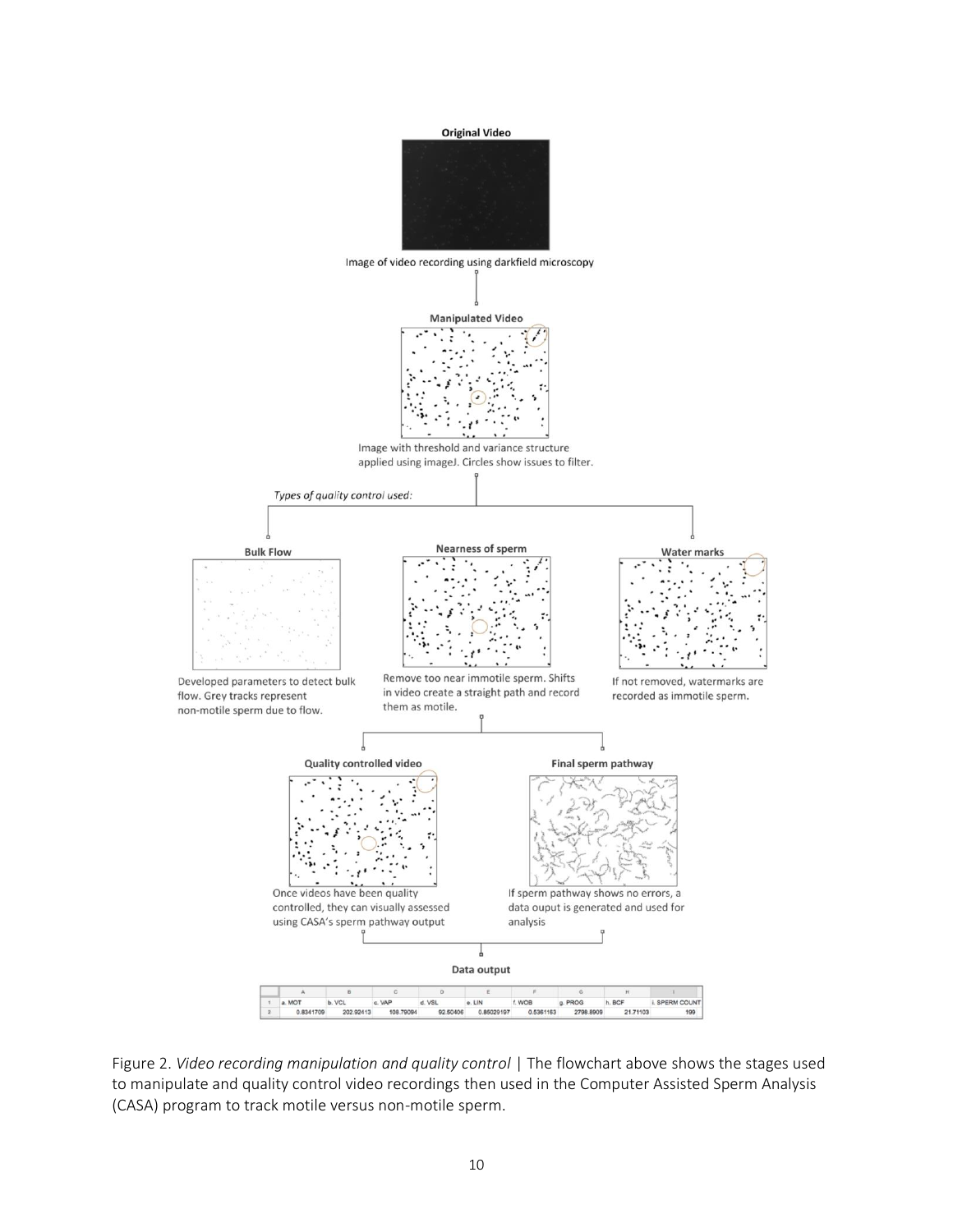### *Statistical Analysis*

I performed statistical analyses using R Studio package nlme (Pinheiro et al. 2018). Sperm motility was used to determine the least toxic cryoprotectant type, concentration, and exposure time, along with the least damaging freezing rate, endpoint temperature, and thawing temperature. Percent of eggs fertilized and percent of abnormally developed eggs were used in the final fertilization experiment. All results reported are untransformed values. The original data were used in a Generalized Linear Mixed Model (GLMM) analysis to allow for random factors such as individual abalone to be included within the experimental design. I used a top-down model fitting approach by including the full model with all fixed factors, random factors, and interactions, then choosing the most parsimonious model based on the lowest Akaike's Information Criterion (AIC) (Burnham & Anderson, 2002; Theobald, 2018). Corrected Akaike information criterion (AICc ) were reported using R package AICmodavg to correct for small sample sizes (Mazerolle, 2017; Theobald, 2018). Fixed effects, interactions, and random effects were not included unless significant ( $\alpha$ = 0.05). Weighted variance structures in the nlme package were applied to lessen heterogeneous variance associated with individual to individual variation by allowing for the variance to increase with the mean. Specific experimental design and the final statistical models used in the analyses are described in the sections below.

# *Experimental methodology*

# *Cryoprotectants*

I assessed the effectiveness of three commonly used cryoprotectants: di-methyl sulfoxide (DMSO), propylene glycol (PG), and glycerol (GLY). All cryoprotectants were AR grade purchased from Sigma-Aldrich Pty Ltd (St Louis, MO, USA). Percent concentrations were selected based on literature review with similar species (Liu et al. 2015a; Paredes, 2015) and preliminary experiments with filial generations of pinto abalone.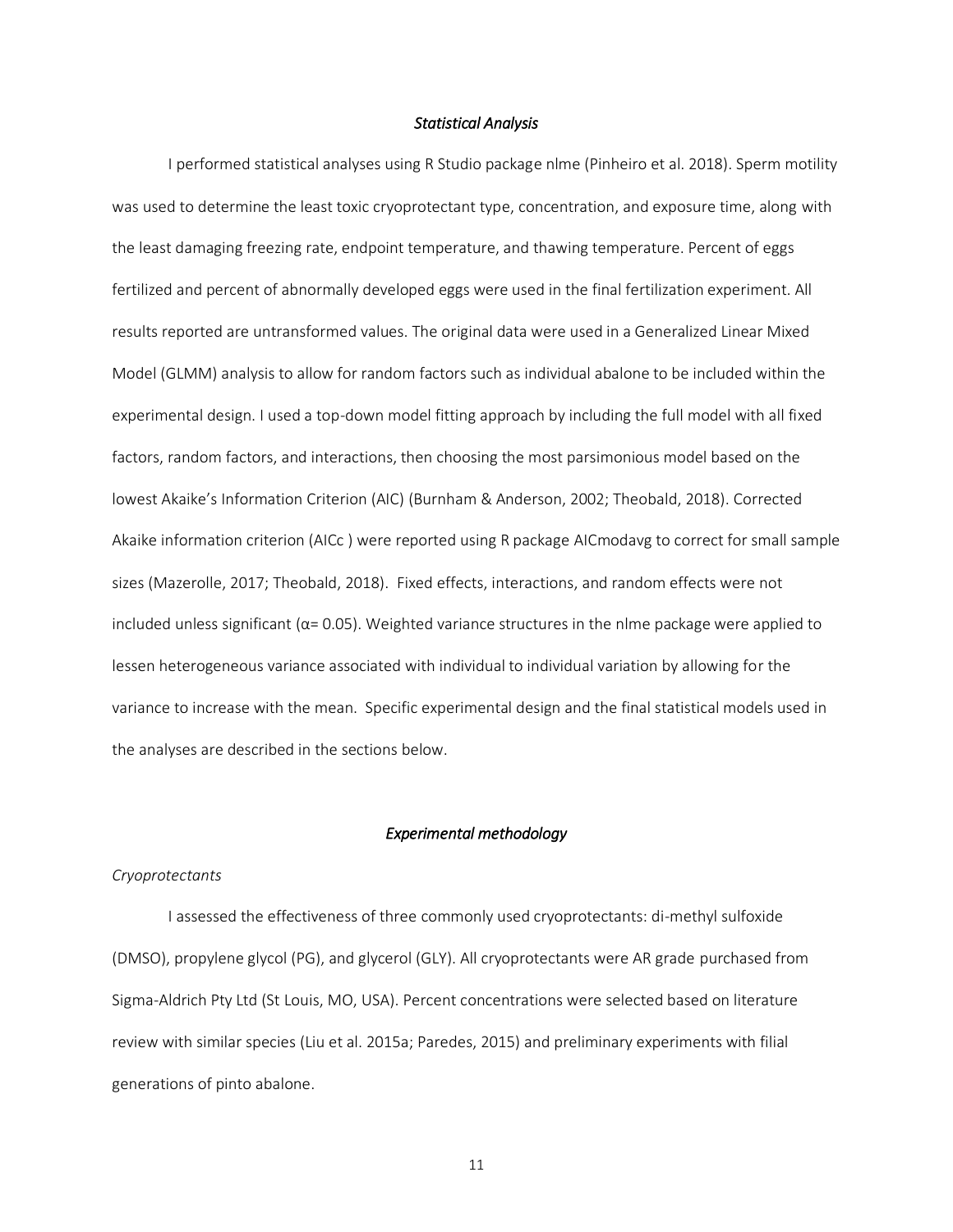To assess acute toxicity of cryoprotectants on motility, I selected four male broodstock abalone and tested four concentrations (5%, 10%, 15% and 20%: v/v) of each cryoprotectant (DMSO, PG, GLY) and a control sample per male for a total of 52 samples (3 cryoprotectants x 4 concentrations x 4 males = 48 samples + 4 controls = 52 samples). The experiment was repeated for each male, in order of spawn time. Experimental treatments were randomly assigned across three six-well plates per male. Stock solutions of cryoprotectants were prepared using 0.2 μm filtered seawater at 2.5x the final concentration required in the experiment. Stock solutions were slowly mixed with sperm at a volume ratio of 1:1.5 to reach the final desired concentration. The final mixture was agitated on a stir plate for 10-13 minutes before motility was assessed.

In the final model, cryoprotectant type and concentration were included as fixed effects with no interactions. Cryoprotectant was modeled as a categorical factor and concentration as a continuous factor due to its linear relationship. Male was included as a random factor and a fixed weight using the nlme package was applied.

To determine acute toxicity from exposure time to cryoprotectants, I tested four different broodstock males at 10, 20, and 40 minutes of exposure to DMSO and PG at 5% and 10% concentration for a total of 13 samples per male (3 exposure times x 2 cryoprotectant x 2 concentrations x 3 males = 36 samples + 3 controls = 39 samples total). Only two cryoprotectants were used in this experiment since percent motility of sperm exposed to GLY was so low across all concentrations. Experimental treatments were randomly assigned across three six-well plates per male.

In the final model, cryoprotectant type and concentration were included as fixed effects with no interactions. Cryoprotectant was a categorical factor, whereas concentration was a continuous variable due to the linear relationships. Male was included as a random effect and a fixed weight was applied to male. Exposure time was not significant and was not kept in the final model. However, for subsequent experiments, exposure time selection was based on the highest percent motility.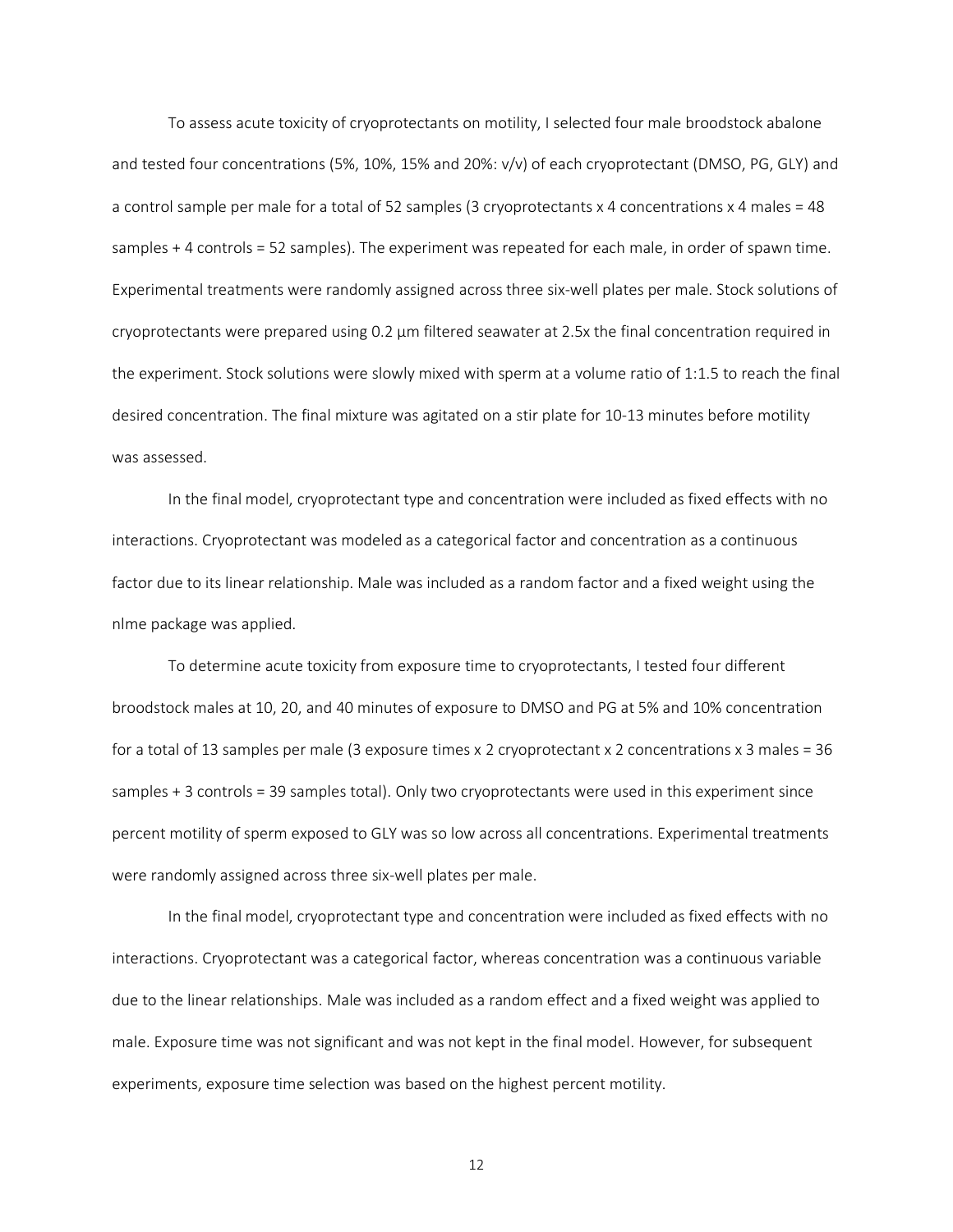Based on these acute toxicity tests, DMSO at 5% for 10 -13 min was used as the cryoprotectant type, concentration, and exposure time for the following freezing and thawing experiments.

#### *Freezing and thawing*

I ran a series of range-finding preliminary experiments with filial generations of pinto abalone to investigate optimal freezing rate, endpoint temperature, and thawing temperature. Treatment ranges used in preliminary experiments were based on supporting literature with similar abalone species (Liu et al. 2015a; Paredes, 2015). Following preliminary results, a final experiment investigated all three parameters interdependently using wild-caught broodstock.

Freezing of sperm was accomplished with a Crysalys Cryocontroller PTC-9500 Programmable Freezer (Biogenics, USA). Prior to freezing, sperm was loaded into 0.5 mL freezing straws (IMV technologies USA, Maple Grove, MN) at a concentration of 1.8 x 10<sup>8</sup> sperm ml<sup>-1</sup>, similar to the concentration used by (Liu et al. 2014c) with *Haliotis laevigata*. The freezing straws were then placed in the programmable freezer and freezing rates of -3, -5, and -7 °C min<sup>-1</sup> to endpoint temperatures of -30, -45, and -60 ℃ were applied to the samples. Experimental treatments were systematically assigned a position within the cryochamber to avoid chamber effects and were batched 18 straws at a time due to limited space within the chamber. Freezing straws were then thawed at room temperature (10 °C), in a water bath at 25 ℃ for 12 seconds, or in a water bath at 40 ℃ for 8 seconds. The times associated with each temperature were determined in preliminary experiments and represent when the frozen straw turned from solid to liquid. Three broodstock males were used in the final experiment for a total of 54 samples per male (3 freezing rates x 3 endpoint temperatures x 3 thawing temperatures x 2 replicates per treatment = 54 samples x 3 males = 162 samples total).

In the most parsimonious model, endpoint temperature was included as fixed effects and no other fixed effects or interactions were included. Endpoint temperature was analyzed as continuous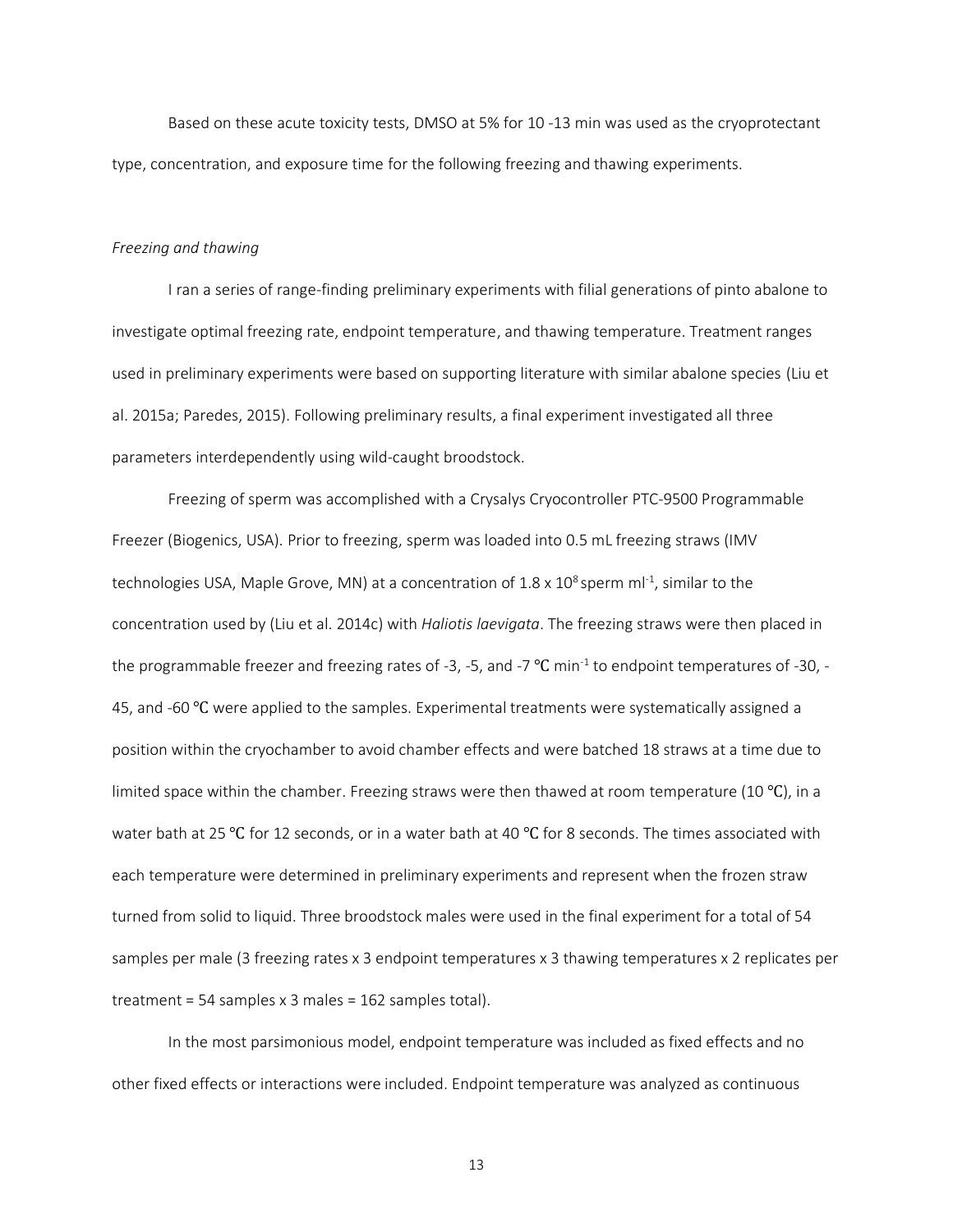variable. Male was included as a random effect and included a random intercept for each male with no weighted variance structure applied. Videos of sperm from each male were taken prior to treatment to ensure percent motility was above 70%. No control samples went through the freezing and thawing process therefore the percent motility of untreated males were not included in the analysis.

Freezing rate and thawing temperature were not significant and were not included in the final model. To select temperatures for the final fertilization experiment, I chose the highest mean percent motility for freezing rate and thawing temperature as fixed, continuous variables. Based on these results, a cryopreservation rate of -3 ℃ min-1 to an endpoint of -60 ℃ and thawing in a 40 ℃ water bath for 8 seconds were used in the final fertilization experiment.

# *Fertilization*

To test fertilization success of cryopreserved sperm, three broodstock males were spawned, sperm was cryopreserved using methods described above and then stored in liquid nitrogen (-196 ℃) for one week prior to fertilization. On the day of the fertilization experiment, three females and one control male were spawned. Eggs from the three females were fertilized with cryopreserved sperm from the three experimental males and untreated sperm from the one control male for a total of 12 crosses using a full factorial matrix spawning design. I used a range of sperm concentrations to fertilize eggs based on the egg:sperm ratio used by PSRF and preliminary experiments with filial generations using treated sperm. During the preliminary tests, I experimented with sperm concentrations of  $1 \times 10^3$ ,  $10^4$ ,  $10^5$ ,  $10^6$ , 10<sup>7</sup>, 10<sup>8</sup> sperm mL<sup>-1</sup>, and 1 x 10<sup>5</sup>, 10<sup>6</sup>, 10<sup>7</sup> sperm mL<sup>-1</sup> yielded the highest fertilization success. Therefore, each male-female cross in this experiment was fertilized with these three sperm concentrations for 15 minutes in 10 mL of filtered seawater for a total of 36 samples (12 crosses x 3 concentrations = 36 samples). Egg concentration has been shown to be less important than sperm concentration in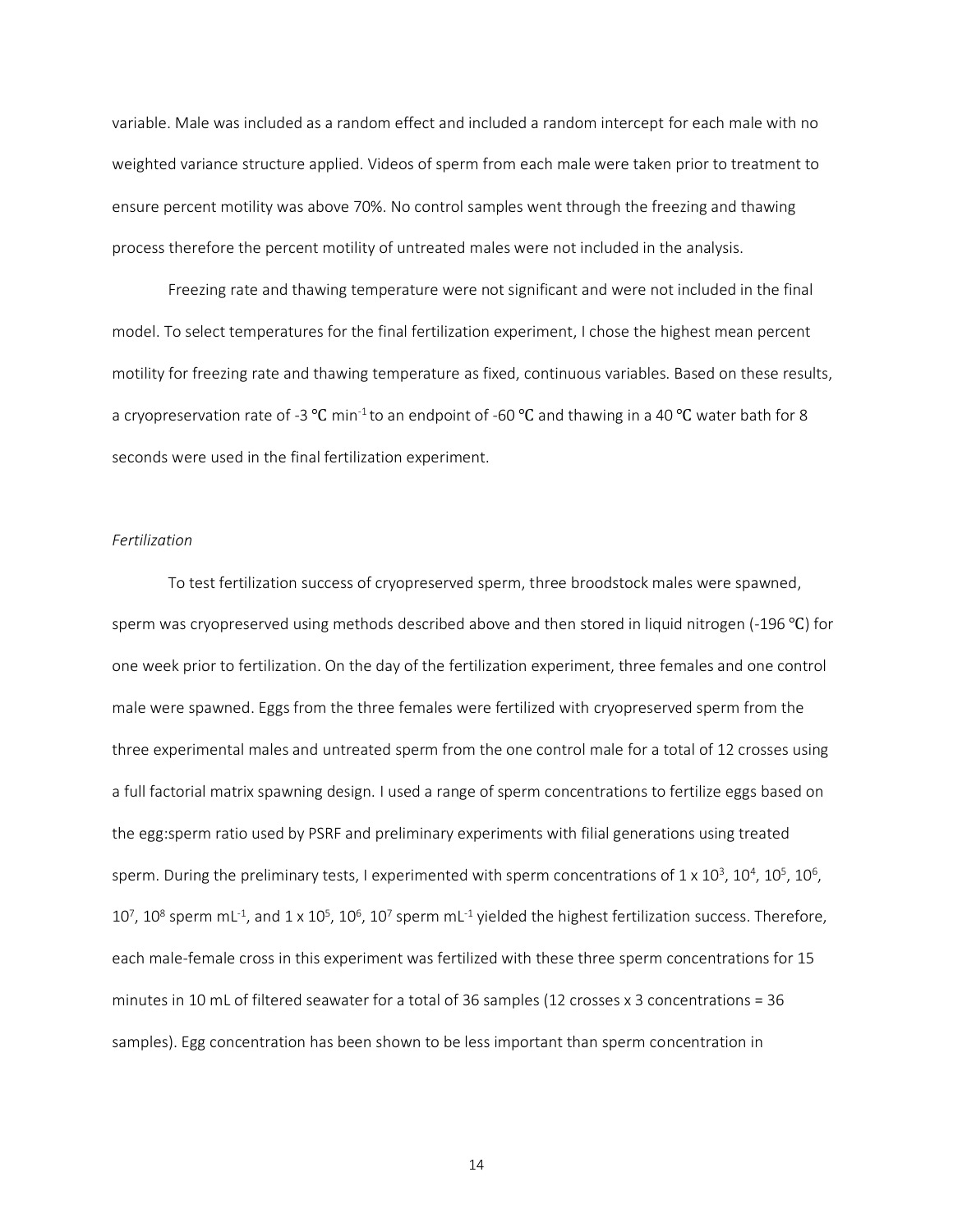determining successful fertilization, therefore eggs were held constant at 500 eggs per 10 mL well (Babcock & Keesing, 1999).

Treatments were assigned using a randomized design across six, six-well plates. Each well contained a 12.7 mm  $x$  50.8 mm pvc filter with a 48  $\mu$ m mesh attached to the bottom. This filter was used to hold eggs and allowed for a gentle and efficient transfer of eggs from one well-plate to the next during the rinsing process. After 15 minutes of exposure to sperm concentrations, the filters holding eggs were removed from wells, rinsed in 10 ml of filtered seawater, and transferred to new six-well plates with 10 ml of filtered seawater. Filtered seawater rinses were repeated each hour until fertilization scoring occurred after 4 hours. At this time, a sample of 100 eggs was placed in a Ward zooplankton counting wheel under a dissection scope to score fertilization. Eggs were deemed fertilized if the two-or-four cell stage had been reached. Percent fertilized was expressed as the number of eggs that successfully cleaved divided by the total number of eggs scored. A separate count was kept for abnormally developed eggs. Eggs were considered abnormal if they were over-developed, lysed, engorged, or ruptured. Percent abnormally developed eggs was expressed as the total count of abnormally developed eggs divided by the total number of eggs scored. Sperm motility videos were recorded at the beginning and end of the experiment for control sperm. Videos were recorded post-thaw, but prior to fertilization, for cryopreserved sperm.

Two independent analyses were performed to analyze successful fertilization. In the final model for percent fertilized, treatment (cryopreserved vs. control sperm) was included. A fixed weight using the nlme package was applied to difference in female. The second analysis, comparing percent abnormally developed eggs, also included treatment as a fixed effect. Female was included as a random effect with no weighted variance structure applied. Sperm concentration and the interaction of treatment and concentration were not included in either analysis.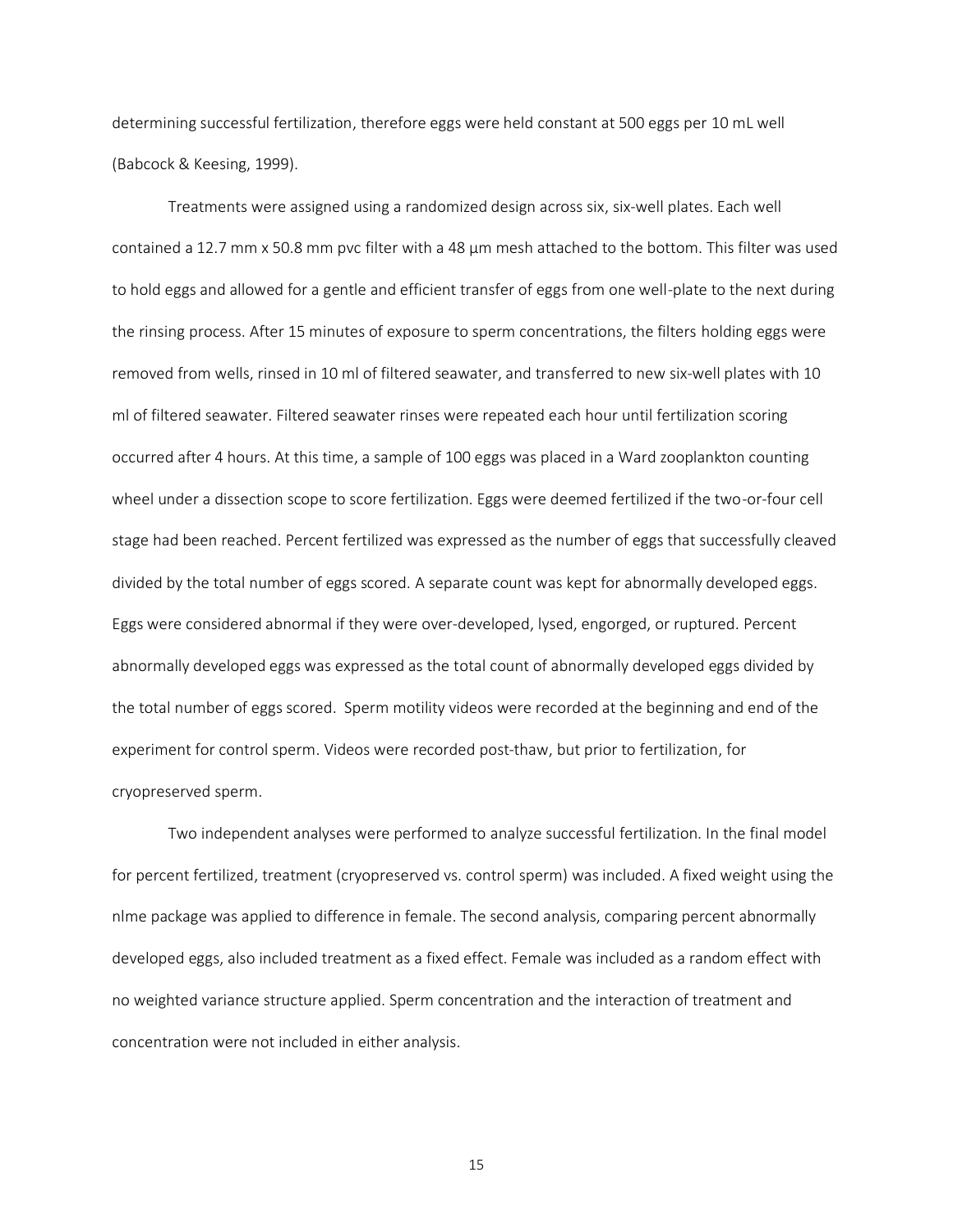#### RESULTS

#### *Cryoprotectants*

Sperm motility was significantly affected by cryoprotectant type and concentration, and there was no interaction of cryoprotectant and concentration in the best fit model (Table 3, Figure 3). Overall, an increase in cryoprotectant concentration caused a significant decrease in sperm motility. DMSO and PG yielded significantly greater motility compared to GLY. Therefore, the following experiment on exposure time of different cryoprotectants included DMSO and PG at 5% and 10% to confirm the type and concentration of cryoprotectant that resulted in the highest motility and to determine whether exposure time to cryoprotectant was important.

Exposure time to cryoprotectants did not have a significant effect on sperm motility (Figure 4). As in the previous experiment, type and concentration of cryoprotectants significantly affected sperm motility (Table 3, Figure 4). The same pattern regarding percent motility of DMSO > PG, and 5%>10%, persisted over each exposure time, with no significant interaction. In general, there was a decrease in percent motility with increased exposure time, therefore a standard of DMSO at 5% with the lowest exposure time, 10-13 minutes, was used for all subsequent experiments (Figure 4).

## *Freezing and Thawing*

Colder freezing endpoint temperatures yielded significantly higher percent motility (Table 3, Figure 5B). Freezing rate and thawing temperature had no significant effect on sperm motility (Figure 5A & 5C). No significant interactions were found between freezing rate, endpoint temperature, or thawing temperature. In general, a slower freezing rate and higher thawing temperature yielded higher percent motility (Figure 5A & 5C). Therefore, a freezing rate of -3 °C min<sup>-1</sup> to an endpoint temperature of -60 °C before being plunged into liquid nitrogen (-196 ℃) for storage, followed by thawing at 40 ℃ was selected as the standard freezing protocol for the following fertilization experiment.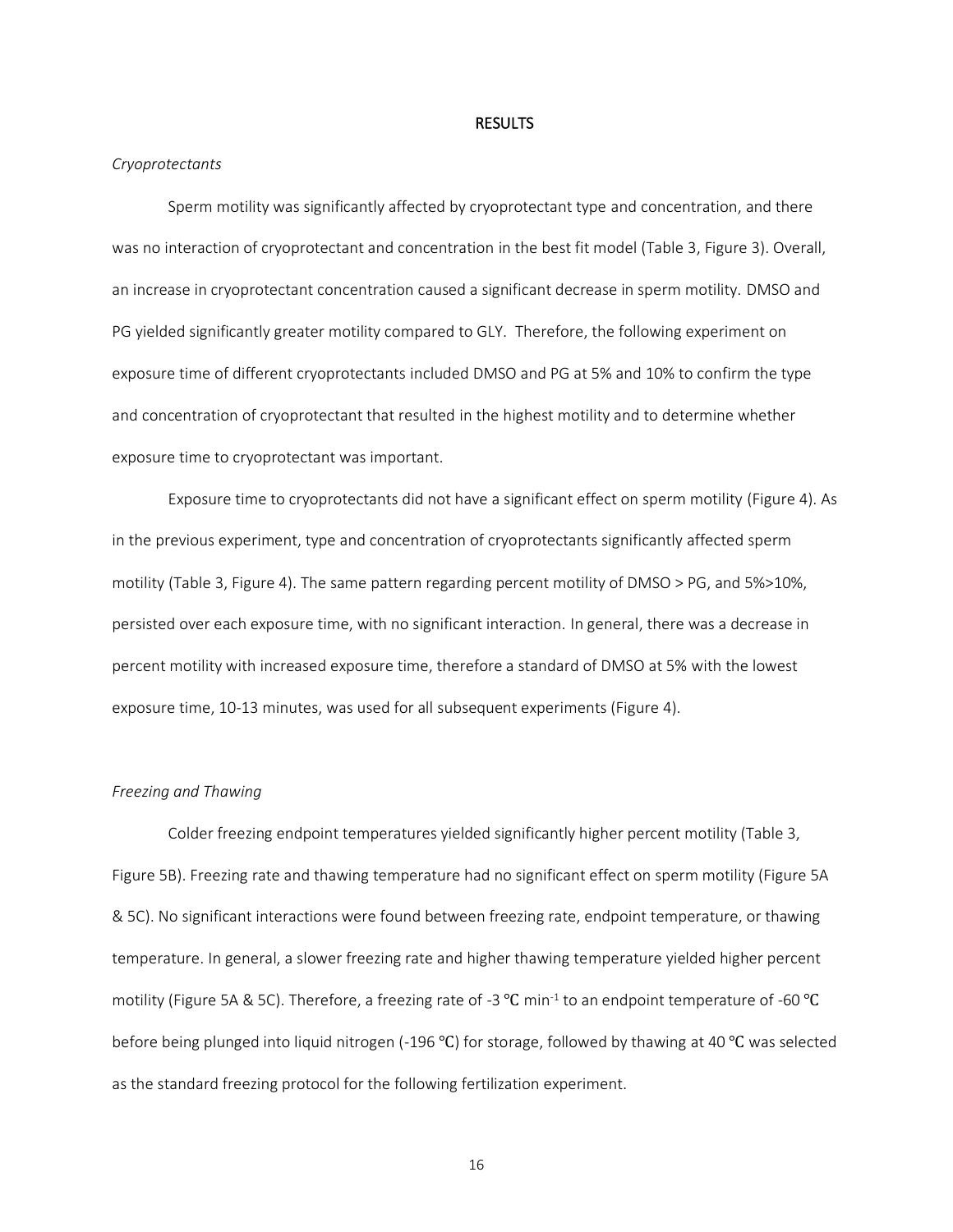Table 3. *Final model using GLMM with associated coefficients* |The table below shows the final model used per experiment. Statistical analysis was performed using R statistical analysis program nlme. Corrected Akaike information criterion (AICc) was used to select the most parsimonious model. (MOT) Percent motile sperm, (PF) Percent of fertilized eggs, and (PA) Percent of abnormally developed eggs.

| Experiment & final model            | Coefficients                                                    | Estimate ± SE     | t-value | P-value |
|-------------------------------------|-----------------------------------------------------------------|-------------------|---------|---------|
| Cryoprotectants:                    |                                                                 |                   |         |         |
|                                     |                                                                 |                   |         |         |
| Cryoprotectants and concentrations  |                                                                 |                   |         |         |
|                                     | MOT $\sim$ cryoprotectant + concentration + weighted (1   male) |                   |         |         |
|                                     | Intercept                                                       | $0.87 \pm 0.06$   | 15.09   | < 0.001 |
|                                     | Cryoprotectant (Reference: dimethyl sulfoxide)                  |                   |         |         |
|                                     | propylene glycol                                                | $-0.11 \pm 0.06$  | $-1.68$ | 0.10    |
|                                     | glycerol                                                        | $-0.39 \pm 0.06$  | $-6.17$ | < 0.001 |
|                                     | Concentration                                                   | $-0.03 \pm 0.004$ | $-8.80$ | < 0.001 |
|                                     | Degrees of freedom: 56                                          |                   |         |         |
|                                     |                                                                 |                   |         |         |
| Cryoprotectants and exposure time   |                                                                 |                   |         |         |
|                                     | MOT $\sim$ cryoprotectant + concentration + weighted (1   male) |                   |         |         |
|                                     | Intercept                                                       | $0.72 \pm 0.07$   | 10.93   | < 0.001 |
|                                     | Cryoprotectant (Reference: dimethyl sulfoxide)                  |                   |         |         |
|                                     | propylene glycol                                                | $-0.16 \pm 0.04$  | $-3.93$ | < 0.001 |
|                                     | Concentration                                                   | $-0.04 \pm 0.006$ | $-6.85$ | < 0.001 |
|                                     | Degrees of freedom: 37                                          |                   |         |         |
|                                     |                                                                 |                   |         |         |
| Freezing and Thawing:               |                                                                 |                   |         |         |
|                                     |                                                                 |                   |         |         |
|                                     | Freezing rate, endpoint temperature, and thawing temperature    |                   |         |         |
| MOT $\sim$ endpoint temp + 1   male |                                                                 |                   |         |         |
|                                     | Intercept                                                       | $0.05 \pm 0.01$   | 6.10    | < 0.001 |
|                                     | Endpoint temperature                                            | $-0.01 \pm 0.003$ | $-2.96$ | 0.004   |
|                                     |                                                                 |                   |         |         |

Degrees of freedom: 158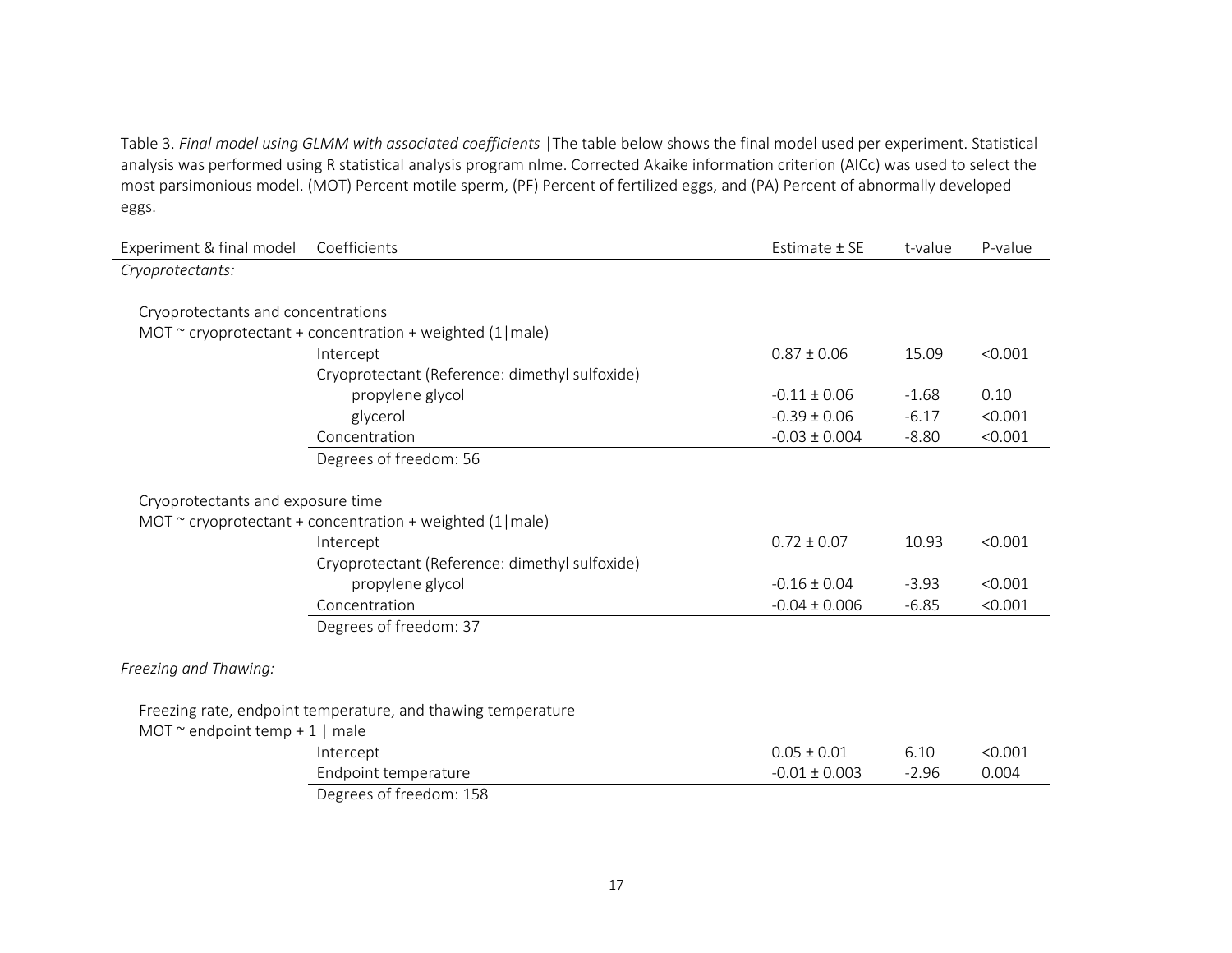| Experiment & final model                   | Coefficients                         | Estimate $\pm$ SE | t-value  | p-value |
|--------------------------------------------|--------------------------------------|-------------------|----------|---------|
| Fertilization:                             |                                      |                   |          |         |
| Percent fertilized                         |                                      |                   |          |         |
| PF $\sim$ treatment + weighted (1) female) |                                      |                   |          |         |
|                                            | Intercept                            | $0.63 \pm 0.03$   | 24.42    | < 0.001 |
|                                            | Treatment (Reference: control sperm) |                   |          |         |
|                                            | Cryopreserved Sperm                  | $-0.61 \pm 0.03$  | $-20.35$ | < 0.001 |
|                                            | Degrees of freedom: 33               |                   |          |         |
| Percent abnormally developed               |                                      |                   |          |         |
| PA $\sim$ treatment + 1   female           |                                      |                   |          |         |
|                                            | Intercept                            | $0.12 \pm 0.03$   | 4.26     | < 0.001 |
|                                            | Treatment (Reference: control sperm) |                   |          |         |
|                                            | Cryopreserved Sperm                  | $-0.08 \pm 0.02$  | $-3.76$  | < 0.001 |
|                                            | Degrees of freedom: 31               |                   |          |         |

# Table 3. *Final model using GLMM with associated coefficients* |continued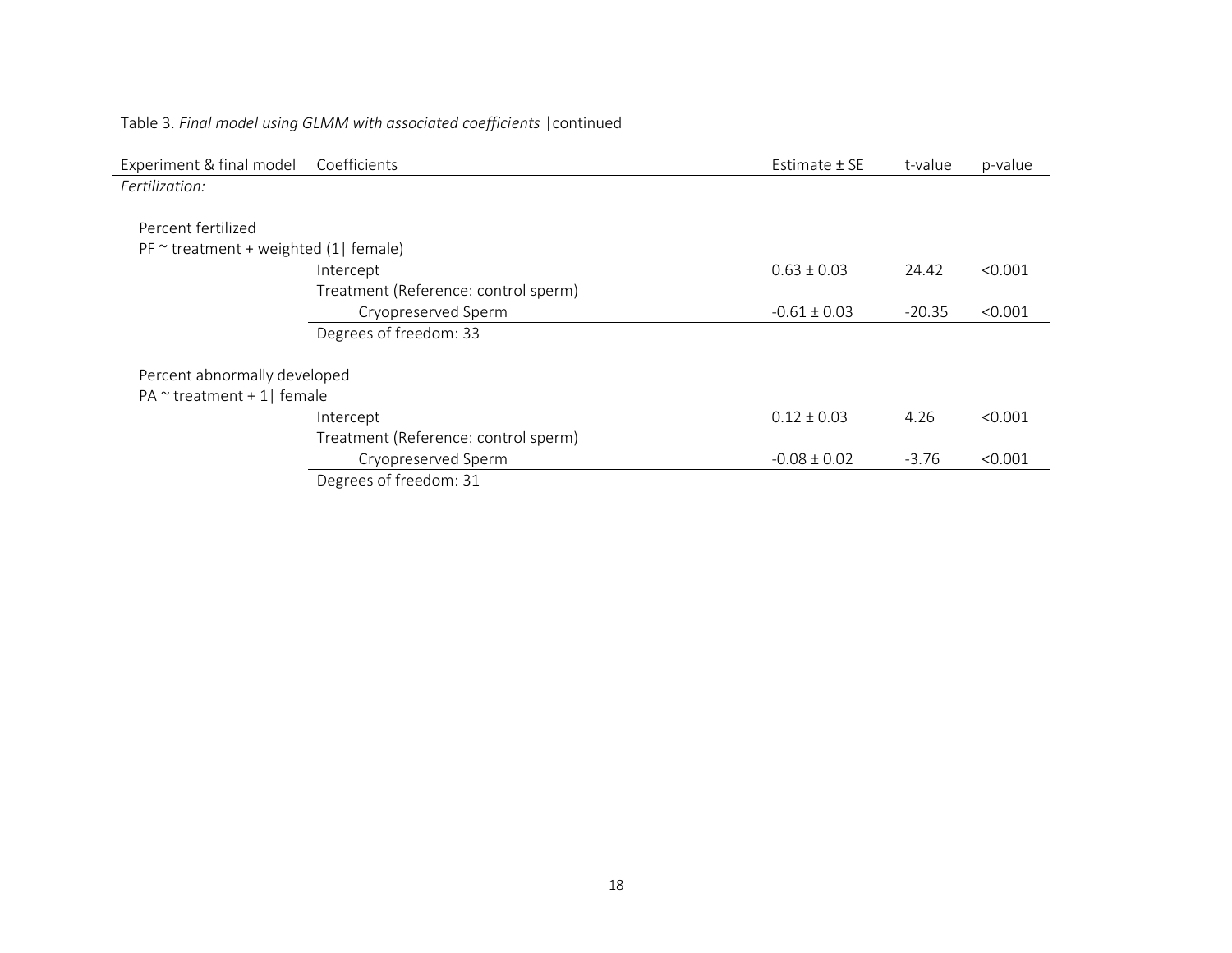

Figure 3. *Effect of cryoprotectant concentrations on percent motility of sperm* (N=4 males). Sperm motility was significantly affected by cryoprotectant type (*P* <0.001) and concentration (*P* <0.001). Higher concentrations of cryoprotectants significantly decreased sperm motility (*P*<0.001). Glycerol had a significant decrease on percent motility (P<0.001). Males are represented by different shapes. One control male (square) had <50% motility, it is unclear if this was due a poor sample video or high variation in male sperm. Male was included as a random factor for the final analysis.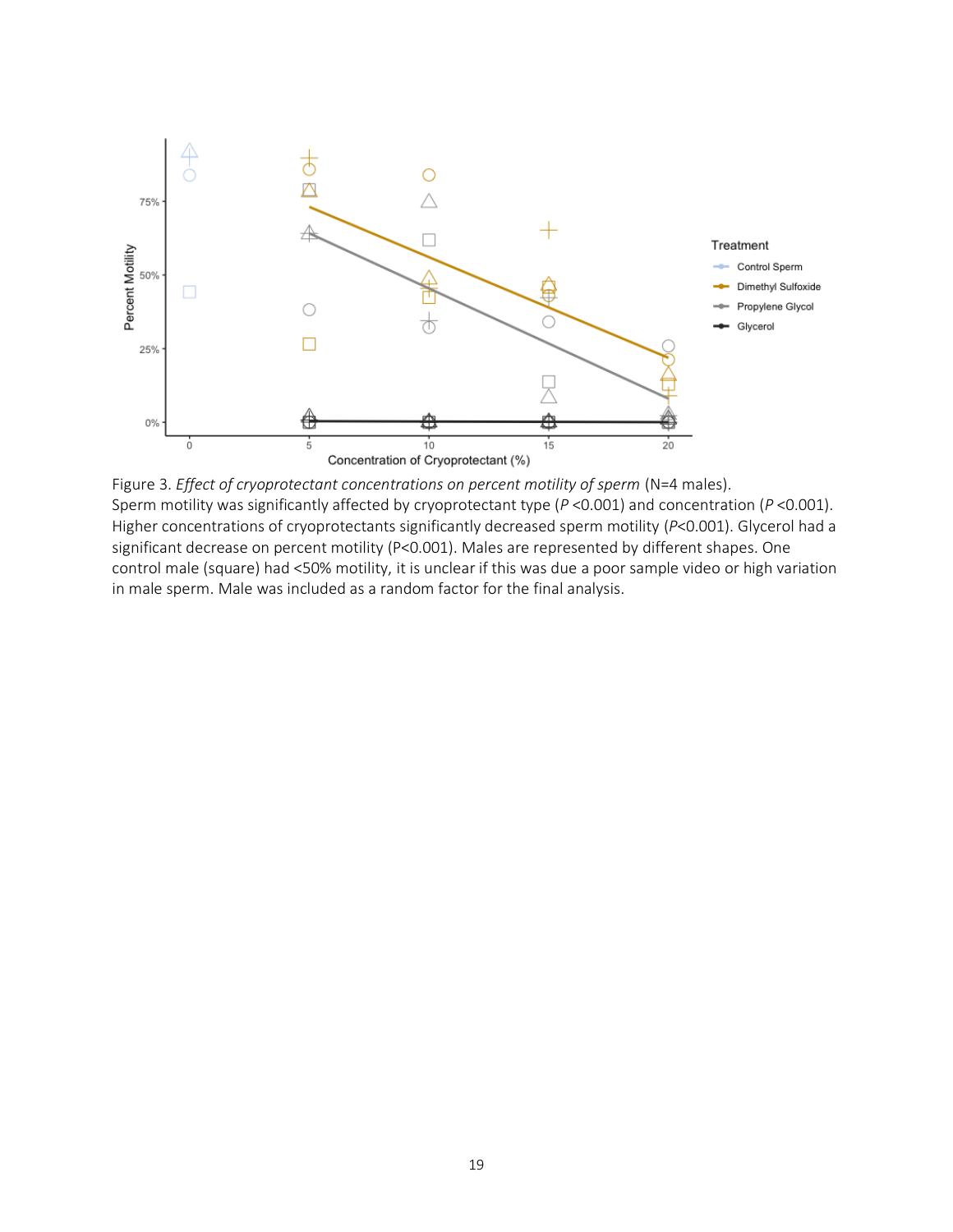

Figure 4. *Effect of exposure time on percent motility* (N= 3 males). Type and concentration of cryoprotectants significantly affected sperm motility (Type: *P* <0.001; Concentration: *P* <0.001). No significant difference in motility was observed with an increase in exposure time (*P* = 0.054). Dashed line represents mean motility of sperm, 72.9% ± 19%, without the addition of cryoprotectants.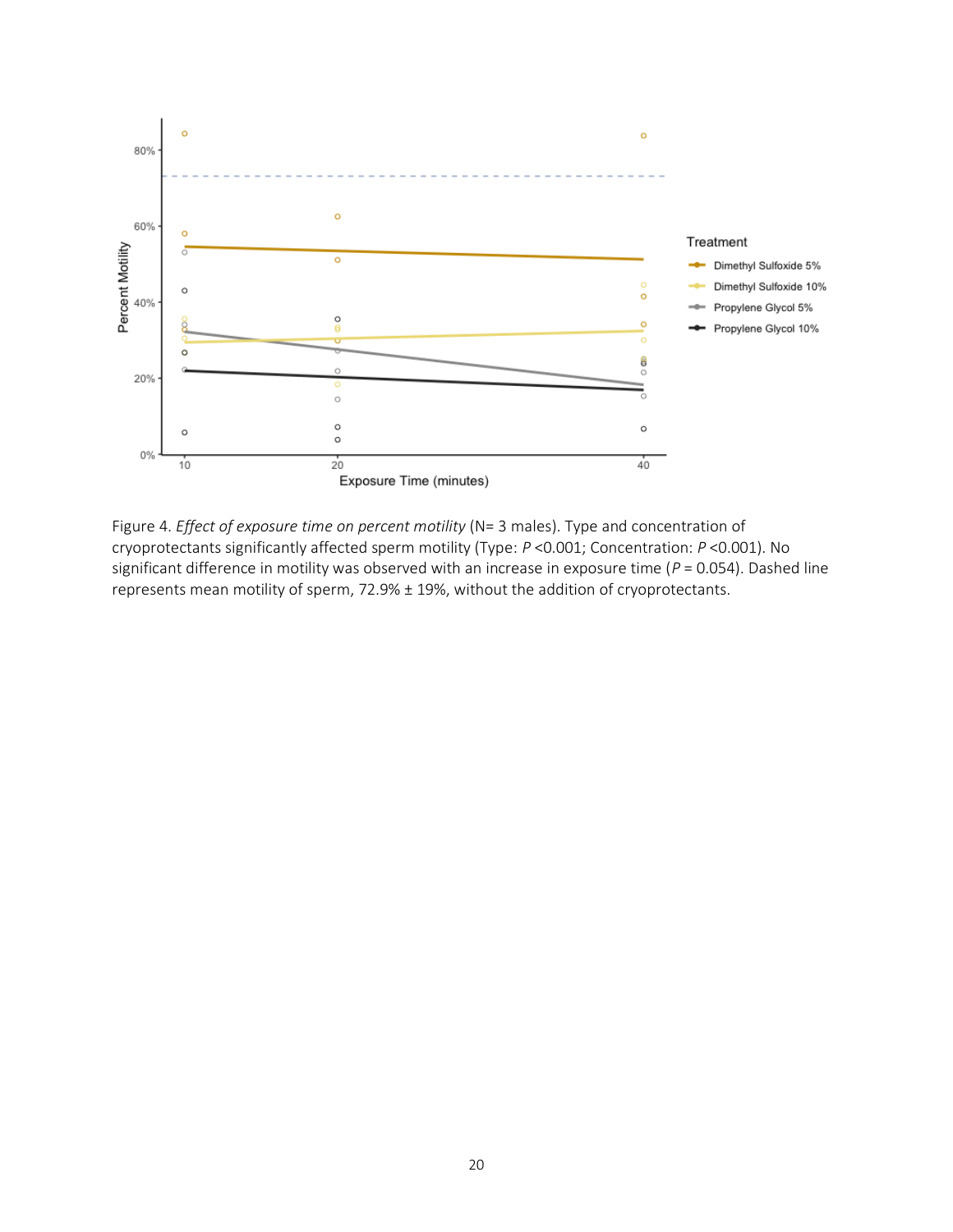

Figure 5. *Effects of A) freezing rate, B) endpoint temperature, and C) thawing temperature on sperm motility* (N=3 males). A) no significant relationship was found between freezing rate, however higher mean motility is seen in slower freezing rates (P=0.11), B) Colder endpoint temperatures had significantly higher percent motility ( $P= 0.004$ ), and C) no significant pattern was found in thawing temperature, however higher mean motility is seen using higher thaw temperatures (*P* = 0.48).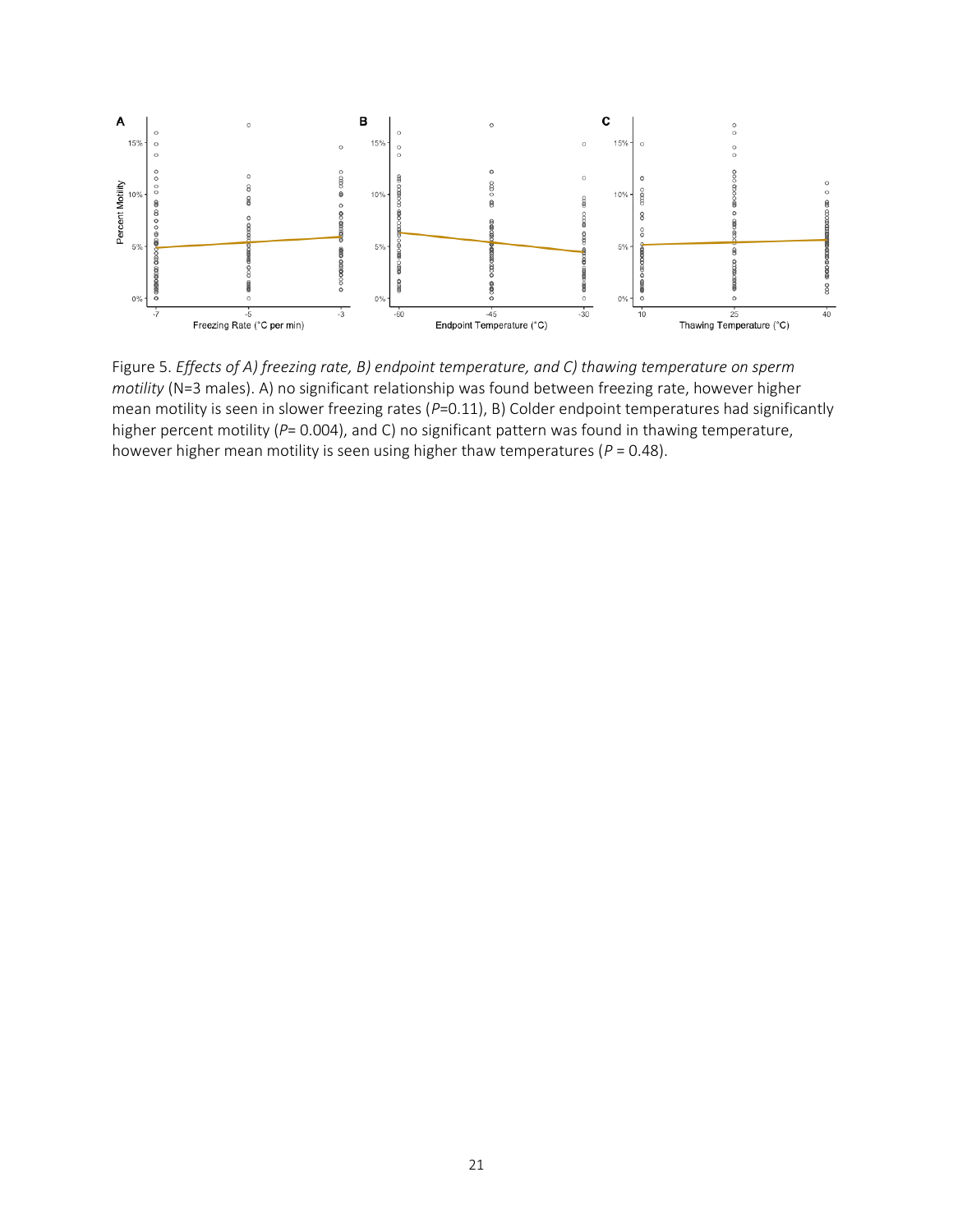#### *Fertilization*

The percentage of eggs fertilized by cryopreserved sperm was significantly lower than the percentage of eggs fertilized by control sperm (Table 3, Figure 6A). Sperm concentration and the interaction of cryopreserved sperm and concentration had no significant effect on the percent of eggs fertilized. In general, an increase in sperm concentration increased the percent of eggs fertilized (Figure 6A). Overall, the highest average percent of eggs fertilized using cryopreserved sperm was  $3\% \pm 4\%$  SD with a post-thaw motility of 5%  $\pm$  4.3% SD using a sperm concentration of 1 x 10<sup>6</sup> sperm mL<sup>-1</sup>. The highest percentage of fertilized eggs using cryopreserved sperm was 12.2% using sperm with a post-thaw motility of 14.2% at a concentration of  $1 \times 10^6$  sperm mL<sup>-1</sup>.

There was no significant effect of cryopreservation on the percentage of abnormally developed eggs during fertilization (Table 3, Figure 6B). Similar to percent fertilized, no significant effect of percent abnormally developed eggs was seen with an increase in sperm concentration (Figure 6B). However, in general, there was an increase in percent abnormally developed eggs with increasing sperm concentrations. In general, sperm motility was lower for cryopreserved sperm than control sperm (Figure 6C).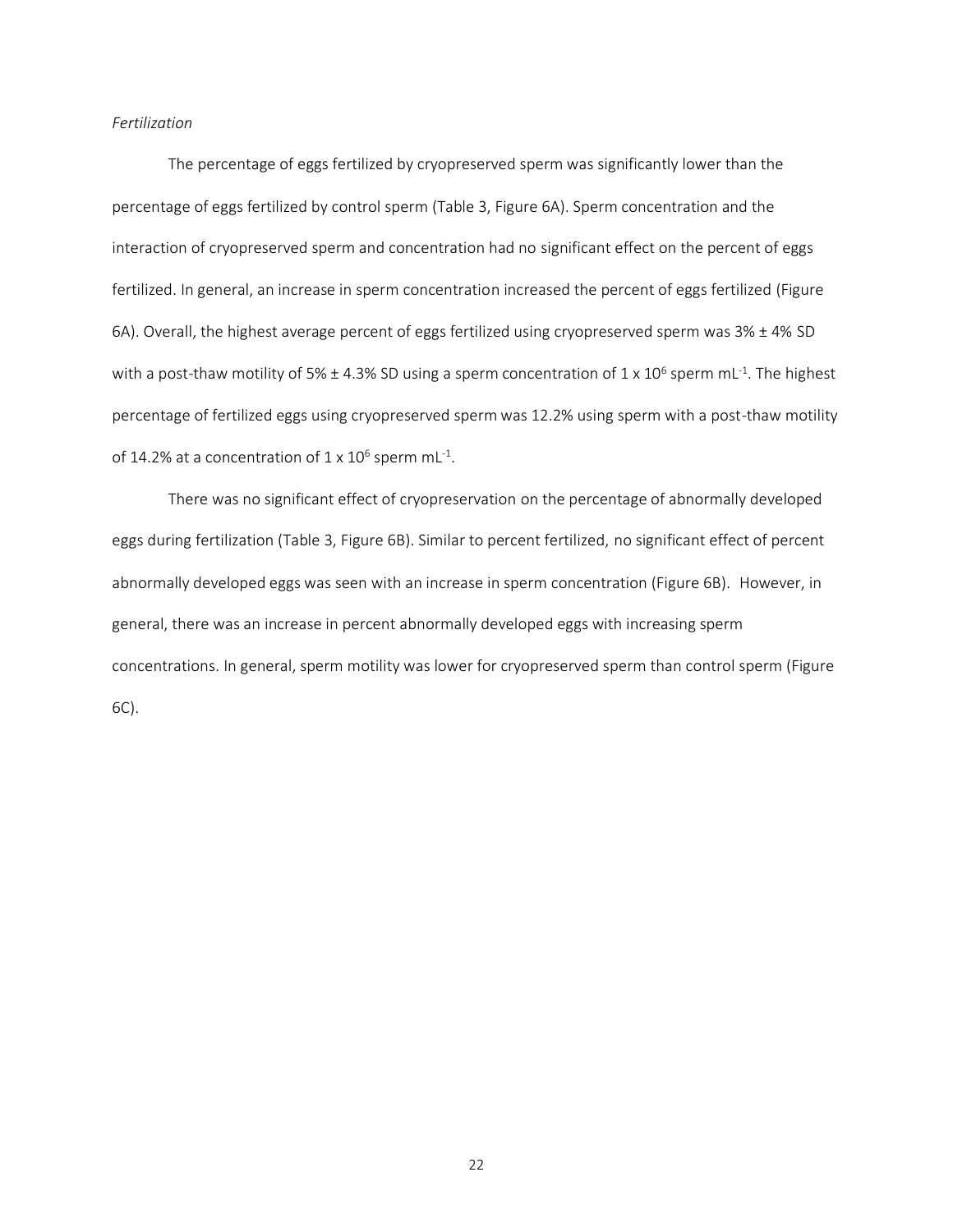

Figure 6. *Percent of eggs fertilized and abnormally developed using cryopreserved vs control sperm at different concentrations* (N=12 male-female crosses). A) Cryopreserved sperm significantly decreased the percent of eggs fertilized compared to control sperm (*P* <0.001) B) Cryopreserved sperm had significantly lower percent of abnormally developed eggs than control sperm (*P* <0.001). C) Percent motility was lower for cryopreserved sperm compared to control sperm. This lower sperm activity is likely why percent fertilized and abnormally developed eggs is less when using cryopreserved sperm.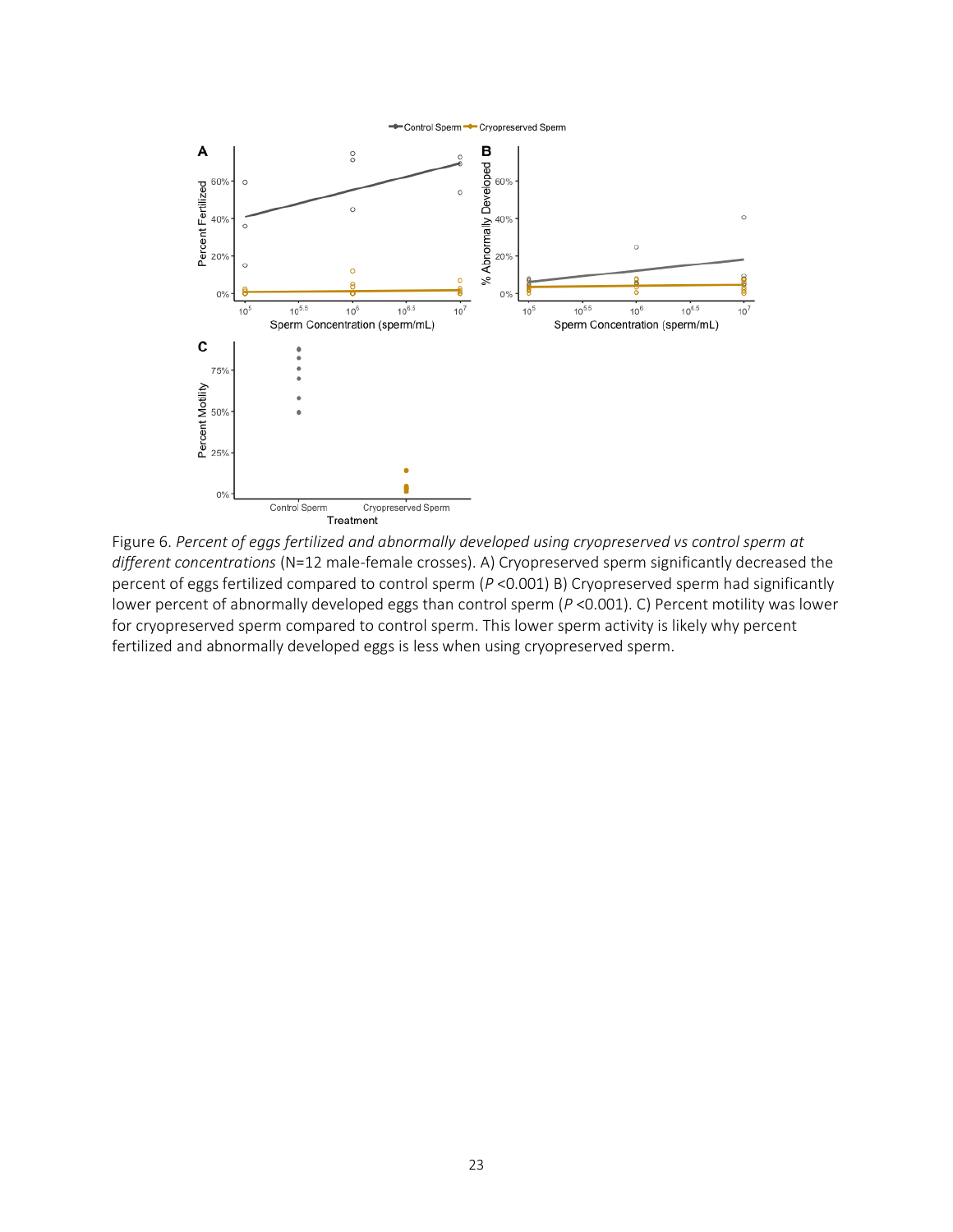#### **DISCUSSION**

During this study, I developed specific tracking parameters to measure pinto abalone sperm motility using a computer assisted program, CASA. Updated with pinto abalone specific parameters, CASA provides the pinto abalone restoration effort with a means to track sperm motility in a reliable, efficient, and reproducible manner for future experiments. Within the context of this study, I was able to use CASA to evaluate the effectiveness of three leading cryoprotectants and a range of freezing and thawing combinations to aid in the development of a standard method of cryopreservation for pinto abalone sperm.

Determining a cryoprotectant's threshold between toxicity and effectiveness during the freezing and thawing process is imperative to setting a standard method. Cryoprotectants, while useful, can be toxic if administered incorrectly (Yang et al. 2013). Toxicity of cryoprotectants can manifest in two distinct ways: osmotic and chemical (Fuller, 2004; Pegg, 2002). Osmotic stress occurs when ice crystals begin to form, thereby increasing the solute concentration outside the cell. The rapid water movement out of the cell to lessen the concentration gradient can, in extreme cases, cause lysis of the cell. To avoid osmotic toxicity, it is important to optimize the solute concentration gradient to avoid cell damage. However, the higher the concentration of cryoprotectant used, the increased likelihood of osmotic stress and subsequently chemical toxicity. Chemical toxicity, for any cryoprotectant, will occur at some concentration, however certain cryoprotectants seem to have a higher threshold when paired with certain species (Fuller, 2004; Pegg, 2002).

Cryoprotectant type, concentration, and exposure time must be carefully selected to avoid rendering gametes useless by acute toxicity and must be selected precisely for each species. DMSO, GLY, and PG are commonly used cryoprotectants and have all had different success in other abalone species and in other marine invertebrates such as oysters, clams, barnacles, squid, urchin, corals, and sea cucumbers (Paredes, 2015). Glycerol, while effective with sperm of some abalone species such as *Haliotis*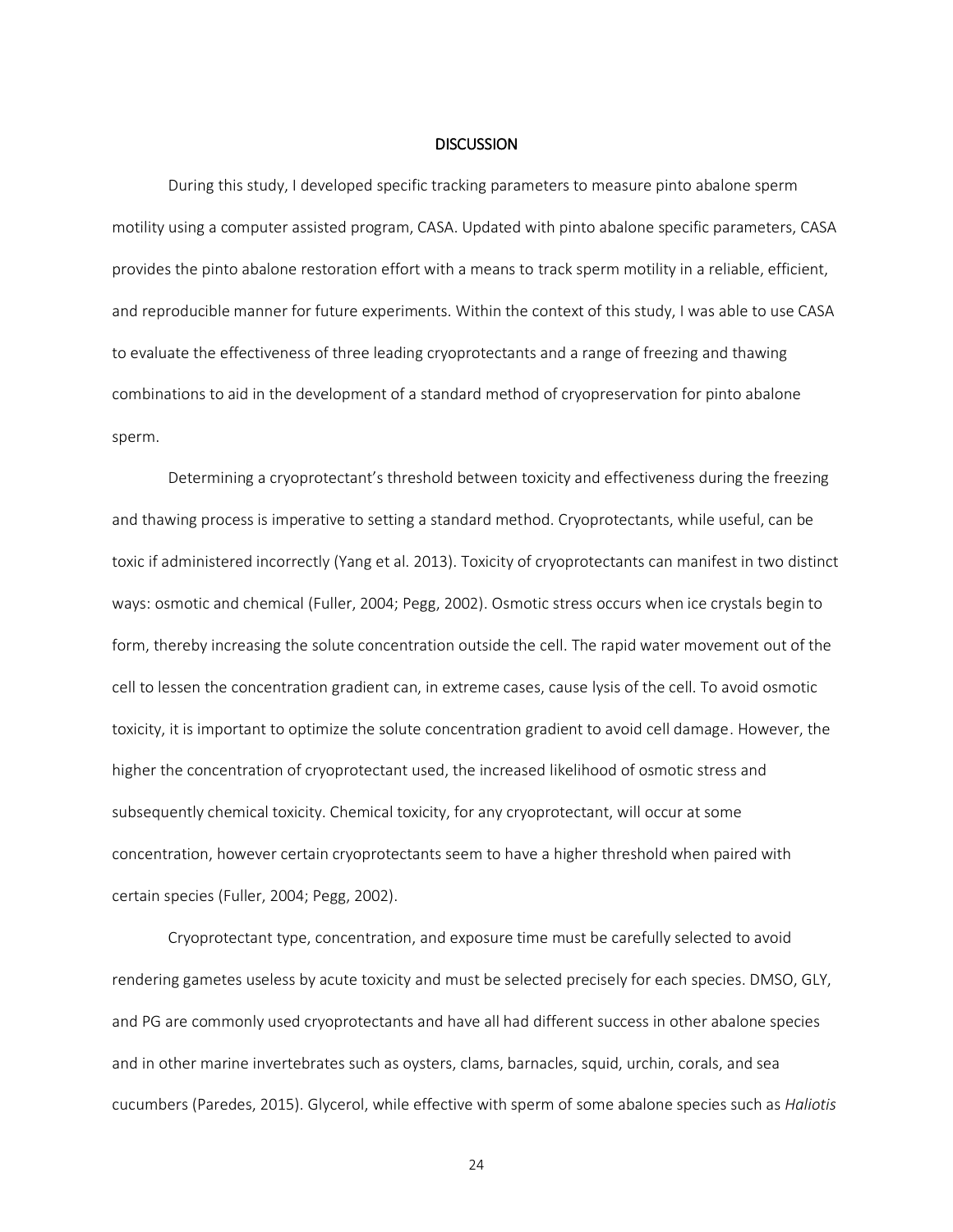*rufescens* (Salinas-Flores et al. 2005), *Haliotis discus hannai* (Kang et al. 2004) and *Haliotis gigantea* (Matsunaga et al. 1983), was toxic to pinto abalone sperm. GLY has also shown toxic effects on farmed *Haliotis laevigata* at concentrations as low as 4%, and *Haliotis diversicolor*, which experienced a 25% drop in motility at 5% (Liu et al. 2014c). *H. kamtschatkana* appears to share this sensitivity to GLY with a dramatic 76% average decrease in motility in response to the addition of GLY at 5%. In my study, DMSO at 5%, regardless of exposure time, had the least detrimental effects on sperm motility for pinto abalone. PG also had less detrimental effects to sperm motility than GLY but yielded slightly lower motility compared to DMSO.

Most published works on marine invertebrate sperm cryopreservation indicate that DMSO is the most successful cryoprotectant (Paredes, 2015). DMSO's ability to scavenge free radical oxygen during the freezing process, and its low temperature sensitivity allowing for high permeability into the cell, have both been suggested as a source of its effectiveness compared to other cryoprotectants (Fuller, 2004). In regards to abalone, DMSO has been used to cryopreserve sperm in other species such as: *H. rufescens* (DMSO 10%; Salinas-Flores et al. 2005), wild and farmed *H. laevigata* (DMSO 6%; Liu et al. 2014c; Zhu et al. 2014)), farmed *Haliotis rubra* (DMSO 6%; Liu et al. 2015a), *H. diversicolor* (DMSO 6% and 8%; Gwo et al. 2002; Tsai & Chao, 1994), and *H. discus* (DMSO 8%; Matsunaga et al. 1983). I used a slightly lower concentration of DMSO for my freezing and thawing experiments compared to these other studies to lessen any toxic effects. However, the most dramatic decrease in percent motility in my study occurred during the freezing and thawing process. During the freezing and thawing experiment, the addition of DMSO on average decreased untreated sperm motility by 18% ± 2% SE, with an additional 52.71% ± 6.2% SE decrease in motility post-thaw. This reduction in post-thaw motility indicates more protection is needed during the freezing and thawing stage of cryopreservation.

Testing higher concentrations of DMSO during the freezing process may prove useful by increasing the number of solutes to protect the cell from damaging ice formation during freezing. And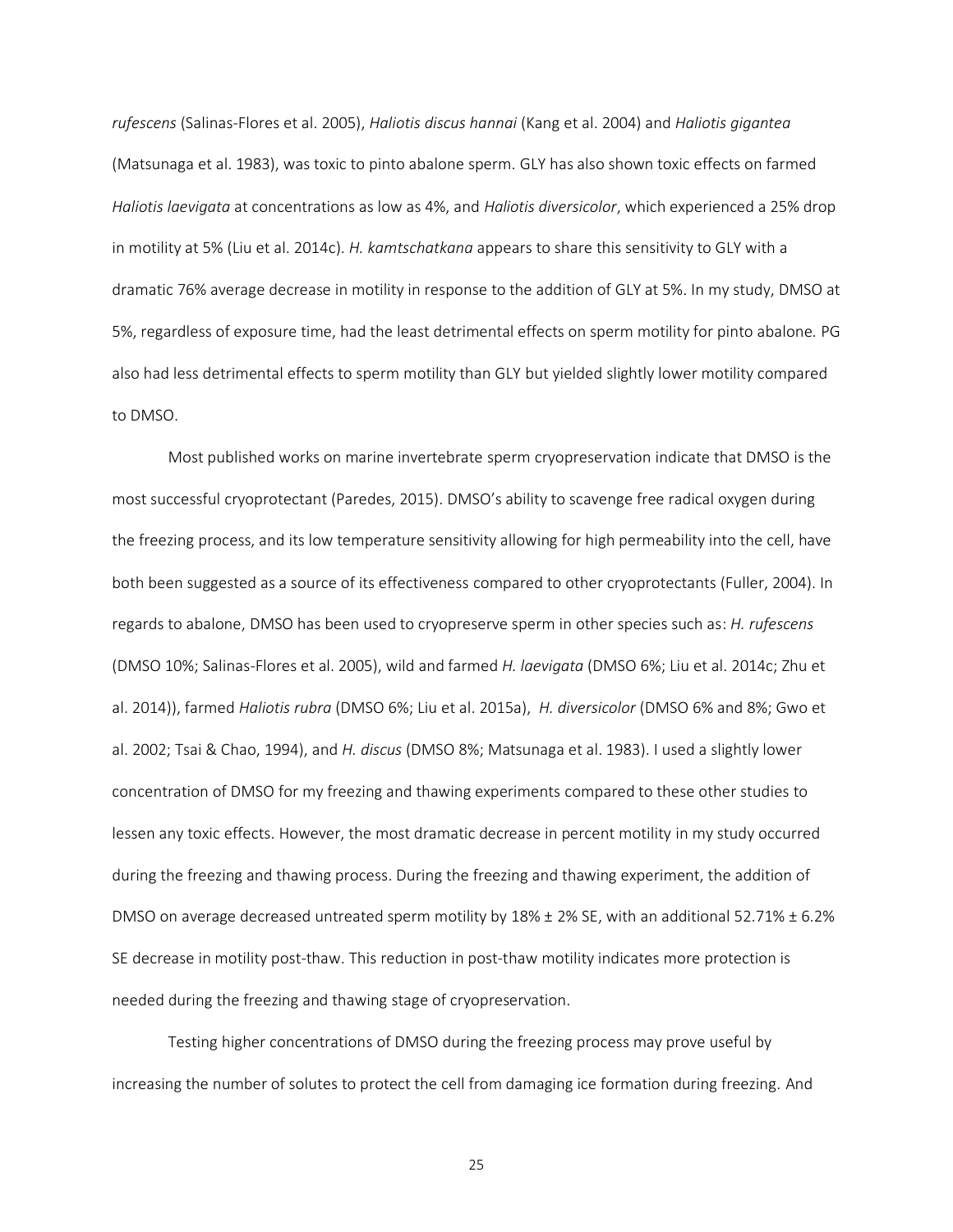while my study did see a significant decrease in motility with increasing concentrations of cryoprotectants, this could be alleviated by the addition of sugars as co-cryoprotectants. In marine molluscs, co-cryoprotectants have not yet been systematically evaluated, however in other species such as finfish and livestock the practice is more common (Liu et al. 2015a). The most commonly used cocryoprotectants alongside DMSO are sucrose and trehalose (Paredes, 2015). It is thought that the addition of co-cryoprotectants provide two benefits: 1) the added sugars form a layer around the cell, lessening the permeability and therefore the osmotic and chemical toxicity of cryoprotectants, and 2) they stabilize the sperm membrane by lessening the occurrence of oxidative degradation of lipids in the membrane (Khalili et al. 2010; Liu et al. 2015a). Based on my results, it appears that the most effective concentration of DMSO is between 5-10 % and I recommend that the use of co-cryoprotectants be tested to lessen acute toxicity effects associated with using an increased DMSO concentration during the freezing and thawing process.

Alternative options of freezing should be considered if the acute toxicity associated with using higher concentrations of DMSO does not outweigh its cryoprotective abilities. With the increasing interest in cryopreservation in the last decade, methods for freezing cells continue to be developed, with little overlap in successful methods for similar species (Gwo, 2000; Liu et al. 2015a; Paredes, 2015). Freezing by liquid nitrogen vapors is increasing in popularity due to the low-cost and high sample throughput, however vapors do not allow for the standardized temperature drops that programmable freezers provide. I chose to use a programmable freezer to allow for controlled temperature drops and, in theory, decreased variability from sample to sample during freezing. Since my study was the first foray into cryopreserving pinto abalone sperm, it was important to establish upper and lower working limits using standardized methods. Yet, *Liu et al.* (2014b) found a lower concentration of cryoprotectant was needed when using liquid nitrogen vapors versus using a programmable freezer with *H. laevigata*, although the reason for this difference was not clear. So, while freezing by liquid nitrogen vapors does not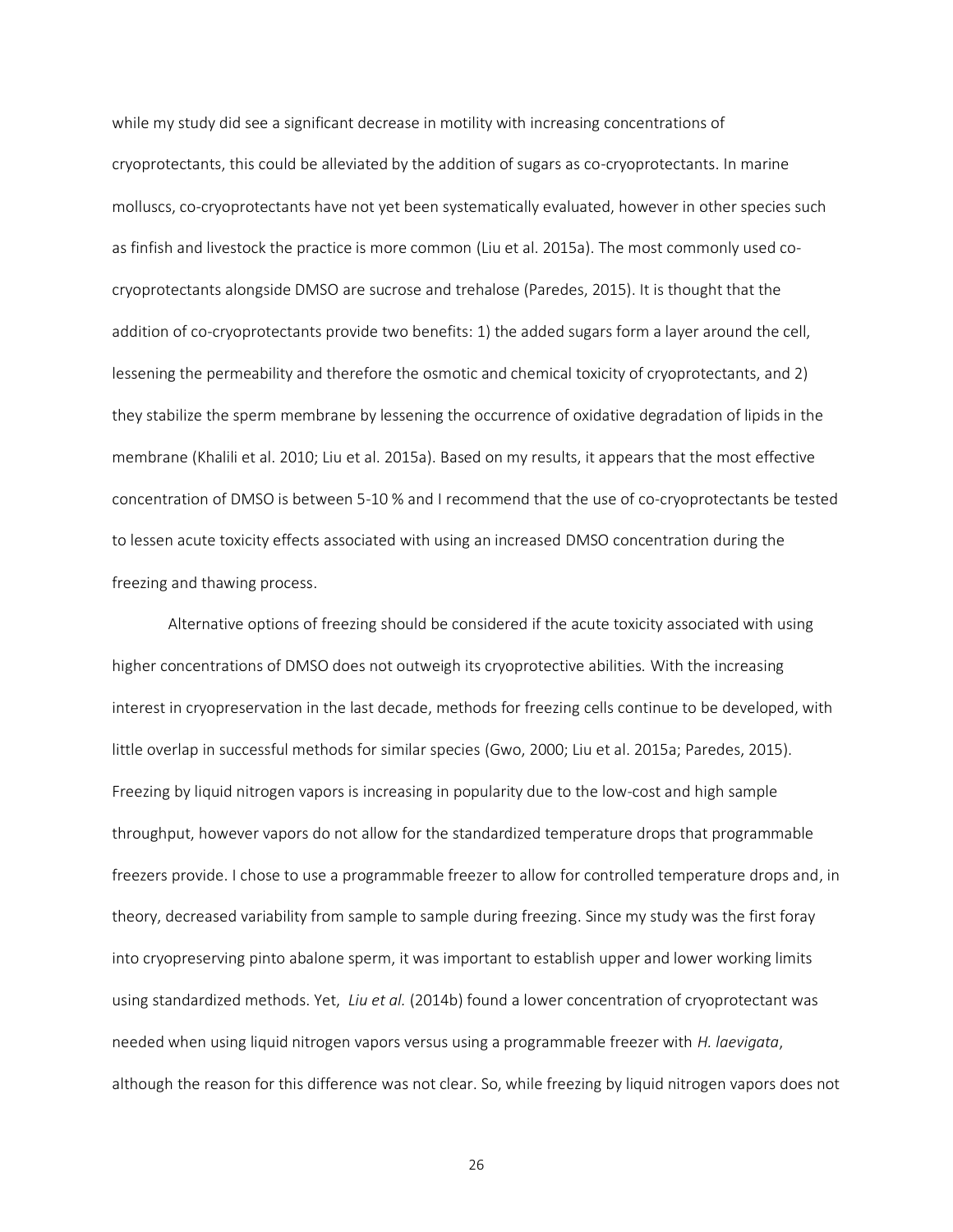provide standardized temperature drops, it could provide an alternative to the programmable freezer by allowing the lower cryoprotectant concentration, DMSO at 5%, to be used and potentially lessen sample to sample variation.

Using a programmable freezer, the highest post-thaw mean motility for *H. kamtschatkana* occurred using -3 ℃ min-1 in my study, a slower rate than used for *Haliotis iris* (-5 ℃ min-1 ; Adams et al. 2004), *H. rufescens* (-16 ℃ min-1 ; Salinas-Flores et al. 2005), and *H. diversicolor* (-12-15 ℃ min-1 ; Gwo et al. 2002). During cryopreservation, phase change of membrane lipids from liquid to solid creates tension within the membrane known as cold shock. Using a slower freezing rate can lessen the damage associated with cold shock by easing the cell through this phase change. However, freezing rate did not significantly affect pinto abalone sperm motility in my study.

More important to pinto abalone sperm protection during the freezing process was endpoint temperature and the colder endpoint temperatures, -45 or -60 °C, significantly improved sperm motility. Based on this, I selected an endpoint temperature of -60℃ to use for the final cryopreservation method tested during the fertilization experiment. This endpoint temperature was within the range of other abalone species such as: wild *H. laevigata* (-60 ℃; Espinoza et al. 2010; Ieropoli et al. 2004; Vitiello et al. 2011) and *H. discus hannai* (-80 ℃; Kang et al. 2004). It is possible that the colder endpoint temperature of -60 ℃ prior to placing the samples in liquid nitrogen at -196 ℃ could have reduced rapid formation of intracellular ice crystals. In a review of oyster cryopreservation, most studies saw extensive injury from intracellular ice crystals formation occurring from 0℃ to -40℃. It was suggested that damage can be lessened by a slower freezing rate to avoid cold shock, along with a colder endpoint temperature past - 40℃ (Hassan et al., 2014). While, I did not observe a significant interaction between freezing rate and endpoint temperature, my post-thaw motilities were also lower than other studies on abalone that ranged from 35-65% in a recent review by *Liu et al.* (2015a). By increasing the concentration of cryoprotectant, or adding a co-cryoprotectant during the freezing process, I may see increases in percent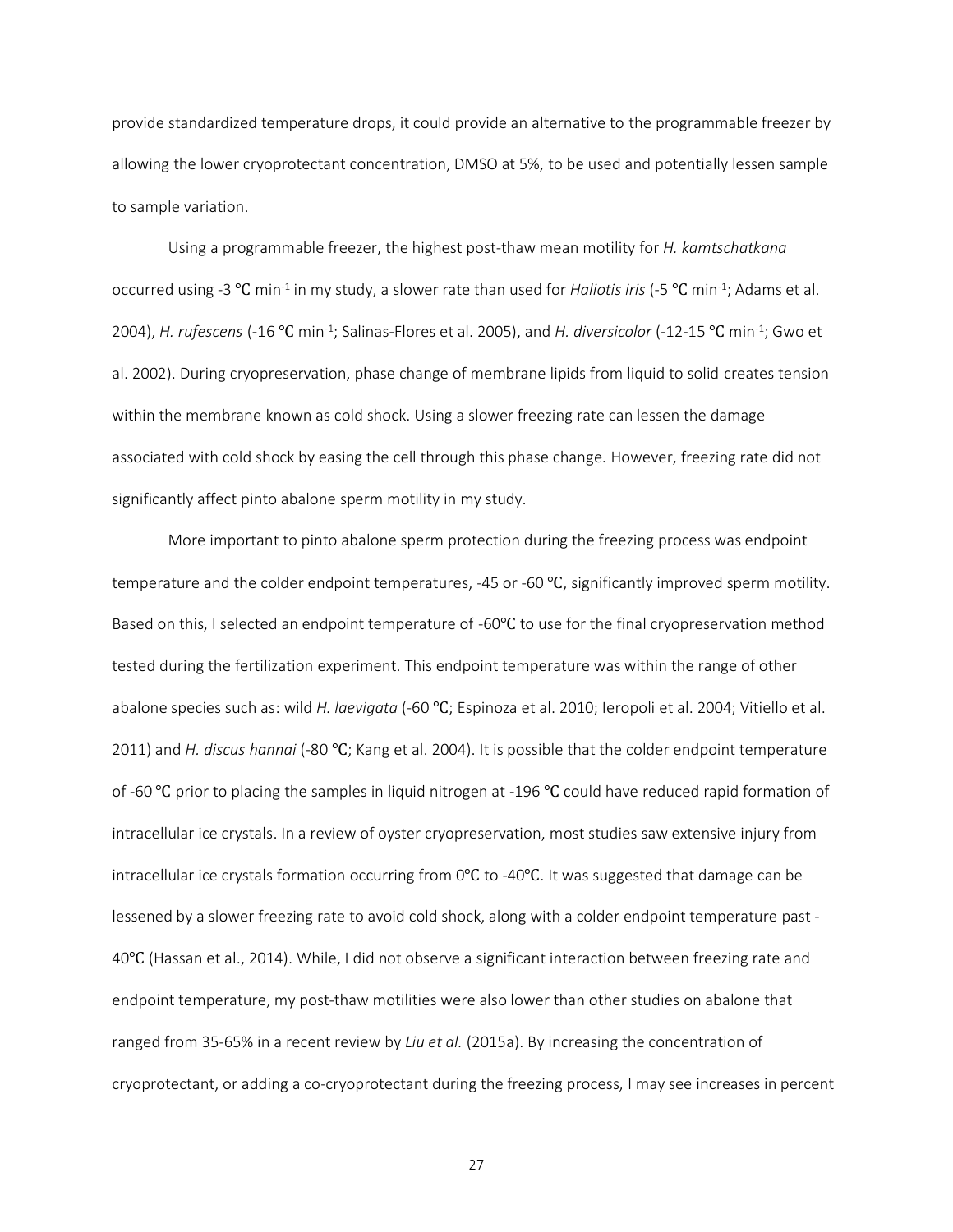motility that could shed new light on my freezing rate and endpoint temperature selection. My study has provided a working baseline of freezing rates and endpoint temperatures that can successfully cryopreserve sperm, however further optimization during the freezing, and subsequently thawing stage, needs to occur.

Currently, there is a growing evidence that thawing temperature is of equal importance to the freezing techniques used, however it is unclear why different thaw temperatures are better suited for certain species over others (Liu et al. 2015a). What is clear is that determining an optimal thawing temperature lessens the chance of ice recrystallization and reduces osmotic stress on sperm (Immerman & Goetz, 2014). Most abalone cryopreservation studies found that higher thawing temperatures (> 40℃) allowed for higher post-thaw sperm quality. This can be seen in *H. diversicolor* (70 ℃; Gwo et al. 2002), wild and farmed *H. laevigata* (50 ℃ & 60 ℃; Liu et al. 2014c; Zhu et al. 2014), *H. rubra* (60 ℃; Liu et al. 2015d), and *H. rufescens* (45 ℃; Salinas-Flores et al. 2005). However, during preliminary experiments using thawing temperatures higher than 40 °C, I found minimal post-thaw motility for sperm from filial generations of pinto abalone. Since the pinto abalone's response to a high thawing temperature was different than other abalone species, I focused on establishing a working range of temperatures lower than 40 ℃ for experiments with broodstock. Higher thawing temperatures of 25 ℃ or 40 ℃ provided higher post-thaw motility results than 10 ℃, but I recommend that additional experiments be conducted to select a more focused thaw temperature specific for pinto abalone.

To estimate the efficacy at each step of cryopreservation method development, I used sperm motility as the primary metric. While sperm motility is commonly used as indicator of sperm viability, it does not capture potential damage to the cell membrane that can cause unsuccessful fertilization. Other costlier methods, such as flow cytometry, could be used to assess membrane integrity of sperm heads, however this does not detect midpiece and tail damage. Mitochondria held in the midpiece of the sperm provide energy for flagellar action and any undetected damage to the midpiece could contribute to low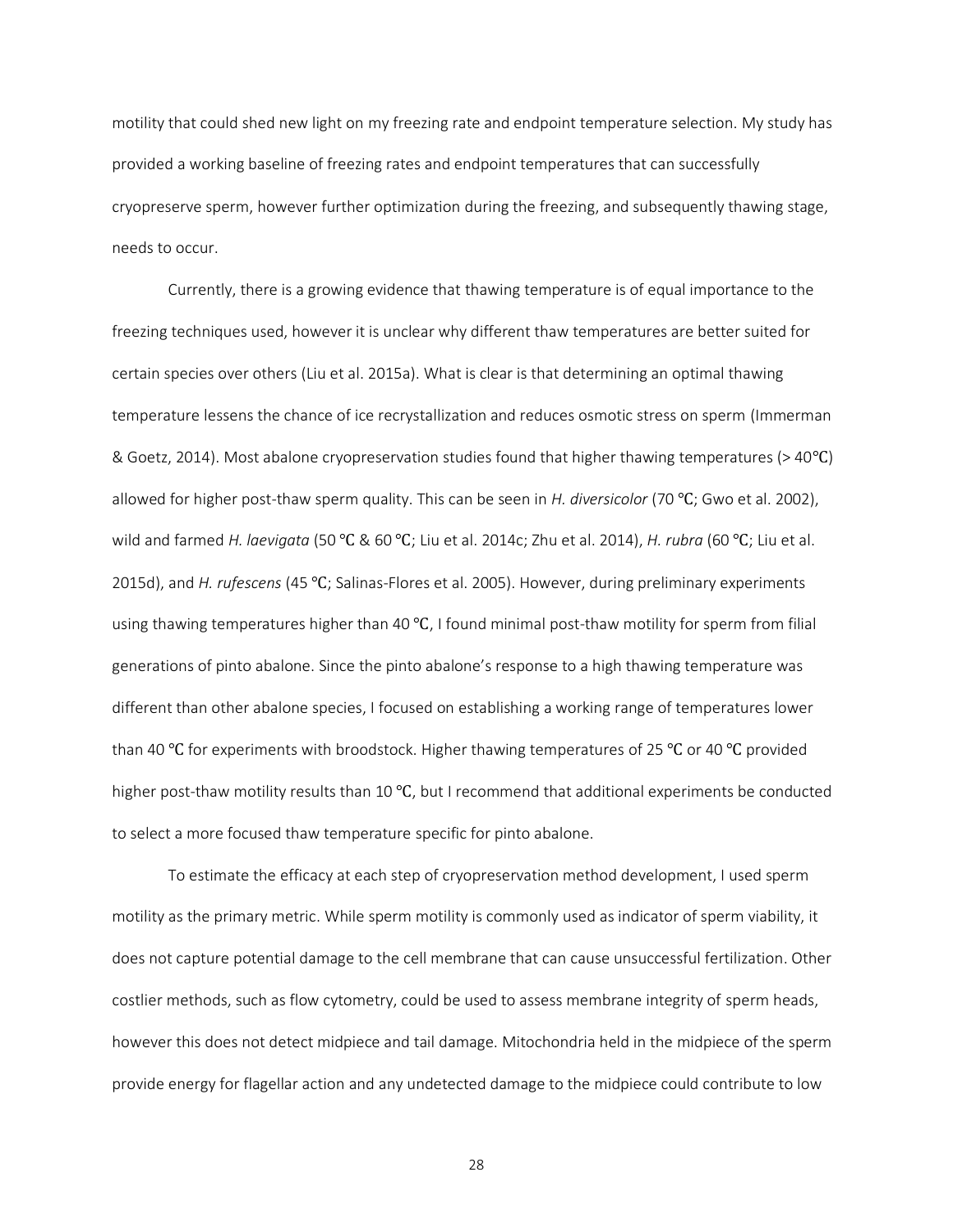fertilization rates (Salinas-Flores et al. 2005). Thus, the true bell weather of sperm viability remains fertilization.

Even with optimized cryopreservation methods, a high proportion of sperm will have damage to essential anatomy such as the acrosome, midpiece, or injury to the membrane. Too account for high likelihood of damaged cells, cryopreservation literature supports using a fertilization curve to determine an effective density of cryopreserved sperm to egg ratio. In my study, at each sperm concentration the percent of eggs fertilized with cryopreserved sperm was lower than with untreated sperm, likely due to the greater proportion of inactive sperm versus active sperm in cryopreserved sperm. It is not uncommon for fertilization with cryopreserved sperm to be less than untreated sperm, however for restoration organizations to use this technique reliably there needs to be higher fertilization than my average percent of eggs fertilized (3%  $\pm$  4%), and with more overall consistency, to be beneficial. In a review of marine invertebrate cryopreservation, other abalone studies have seen fertilization success ranging from 48% up to an impressive 94% (Liu et al. 2015a). *Liu et al.* (2014c) even found 84% fertilization with only 38% sperm motility. This indicates that with optimization to my existing methods we will likely see an increase in fertilization.

The hatchery program is first and foremost a restoration effort, used to produce pinto abalone to restock wild populations in Washington. The overall goal is to reach the minimum density needed in the wild for successful reproduction to occur, but not at the cost of damaging the existing population. Cryopreservation is a tool that comes with many benefits to a small-scale restoration program, however this tool should be extensively evaluated at both the phenotypic and genotypic level before being applied to animals that will be released into the wild. Through this study, I have outlined the first attempt into cryopreservation methods for pinto abalone sperm and provided a foundation for further refinement of this method. I have shown that cryopreserved pinto abalone sperm can successfully fertilized eggs, however optimization is still needed to use cryopreservation as a restoration tool.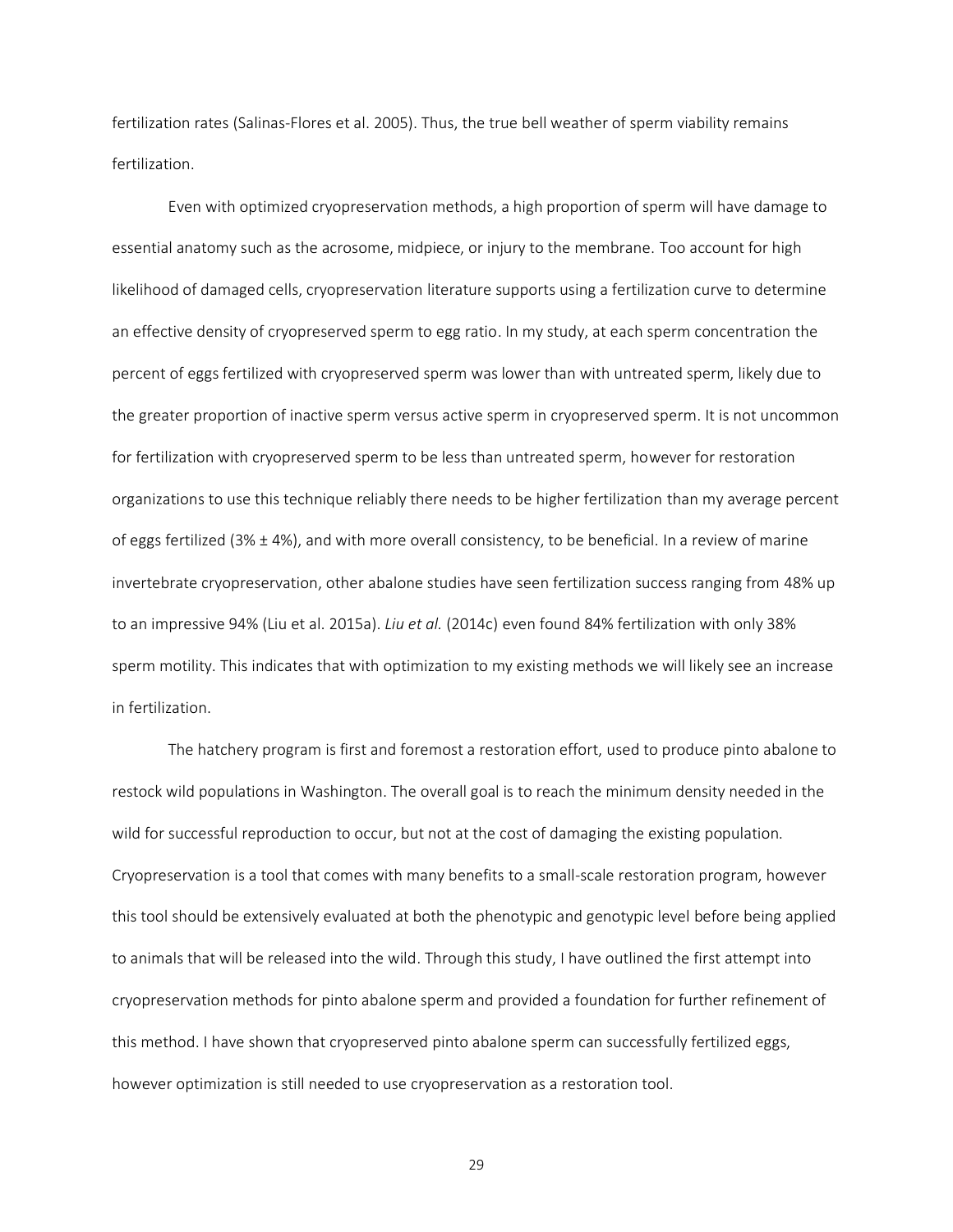# LITERATURE CITED

- Acosta-Salmón, H., Jerry, D. R., & Southgate, P. C. (2007). Effects of cryoprotectant agents and freezing protocol on motility of black-lip pearl oyster (Pinctada margaritifera L.) spermatozoa. *Cryobiology*, *54*(1), 13–18. https://doi.org/10.1016/j.cryobiol.2006.10.189
- Babcock, R., & Keesing, J. (1999). Fertilization biology f the abalone Haliotis laevigata: laboratory and field studies. *Canadian Journal of Fisheries and Aquatic Sciences*, *56*, 1668–1678. Retrieved from spawning and fertilization
- Baker, M. C., & Tyler, P. A. (2001). Fertilization succes in the commercial gastropod, *haliotis tuberculata*. *MARINE ECOLOGY PROGRESS SERIES Mar Ecol Prog Ser*, *211*, 205–213. Retrieved from http://www.int-res.com/articles/meps/211/m211p205.pdf
- Bouma, J. V., Rothaus, D. P., Straus, K. M., Vadopalas, B., & Friedman, C. S. (2012). Low juvenile pinto abalone *Haliotis kamtschatkana kamtschatkana* abundance in the San Juan Archipelago, Washington State. *Transactions of the American Fisheries Society*. https://doi.org/10.1080/00028487.2011.651551
- Burnham, K. P., & Anderson, D. R. (2002). Model selection and multimodel inference: A practical information-theoretic approach (Second Edition). New York: *Springer International Publishing*.
- Carson, H. S., Morin, D. J., Bouma, J. V., Ulrich, M., & Sizemore, R. (2019). The survival of hatchery-origin pinto abalone *Haliotis kamtschatkana* released into Washington waters. *Aquatic Conservation: Marine and Freshwater Ecosystems*, (October 2018), 1–18. https://doi.org/10.1002/aqc.3004
- Espinoza, C., Valdivia, M., Dupré, E., Experimental, L. D. B., Gamarra, E., & Callao, C. (2010). Morphological alterations in cryopreserved spermatozoa of scallop *Argopecten purpuratus. (in spanish) Alteraciones* morfológicas en espermatozoides criopreservados de concha de abanico *Argopecten purpuratus*, *38*(1), 121–128. https://doi.org/10.3856/vol38-issue1-fulltext-11
- Fuller, B. J. (2004). Cryoprotectants : the essential antifreezes to protect life in the frozen state . CryoLetters. *Cryo Letters*, *25*(6), 375–388.
- Gao, D., & Critser, J. K. (2000). Mechanisms of cryoinjury in living cells. *ILAR Journal* (Vol. 41). https://doi.org/10.1093/ilar.41.4.187
- Gwo, J.-C. (2000). Cryopreservation of aquatic invertebrate semen: a review. *Aquaculture Research*, *31*(3), 259–271. https://doi.org/10.1046/j.1365-2109.2000.00462.x
- Gwo, J. C., Chen, C. W., & Cheng, H. Y. (2002). Semen cryopreservation of small abalone (Haliotis diversicolor supertexa). *Theriogenology*, *58*(8), 1563–1578. https://doi.org/10.1016/S0093- 691X(02)01055-5
- Hassan, M., Qin, J. G., & Li, X. (2014). Sperm cryopreservation in oysters: A review of its current status and potentials for future application in aquaculture. https://doi.org/10.1016/j.aquaculture.2014.12.037
- Ieropoli, S., Masullo, P., Santo, M. D. E., & Sansone, G. (2004). Effects of extender composition, cooling rate and freezing on the fertilisation viability of spermatozoa of the Pacific oyster (Crassostrea gigas). *Cryobiology*, *49*(3), 250–257. https://doi.org/10.1016/j.cryobiol.2004.08.005
- Immerman, D. A., & Goetz, F. W. (2014). The activation and cryopreservation of sable fish (Anoplopoma fimbria) sperm. *Aquaculture*, *430*, 211–217.
- Kang, K. H., Kim, J. M., & Kim, Y. H. (2004). Short-term storage and cryopreservation of abalone (Haliotis discus hannai) sperm. *Korean Journal of Malacology*, *20*(1), 17–26.
- Khalili, B., Jafaroghli, M., Farshad, A., & Paresh-Khiavi, M. (2010). The Effects of Different Concentrations of Glycine and Cysteine on the Freezability of Moghani Ram Spermatozoa. *The Asian-Australasian Association of Animal Production Societies*, *23*(3), 318–325. Retrieved from ww.ajas.info
- Liu, Y., Li, X., Robinson, N., & Qin, J. (2015a). Sperm cryopreservation in marine mollusk: a review. *Aquaculture International*, *23*(6), 1505–1524. https://doi.org/10.1007/s10499-015-9900-0
- Liu, Y., Li, X., Xu, T., Robinson, N., & Qin, J. (2014b). Improvement in non-programmable sperm cryopreservation technique in farmed greenlip abalone *Haliotis laevigata*. *Aquaculture*, *434*(1), 362–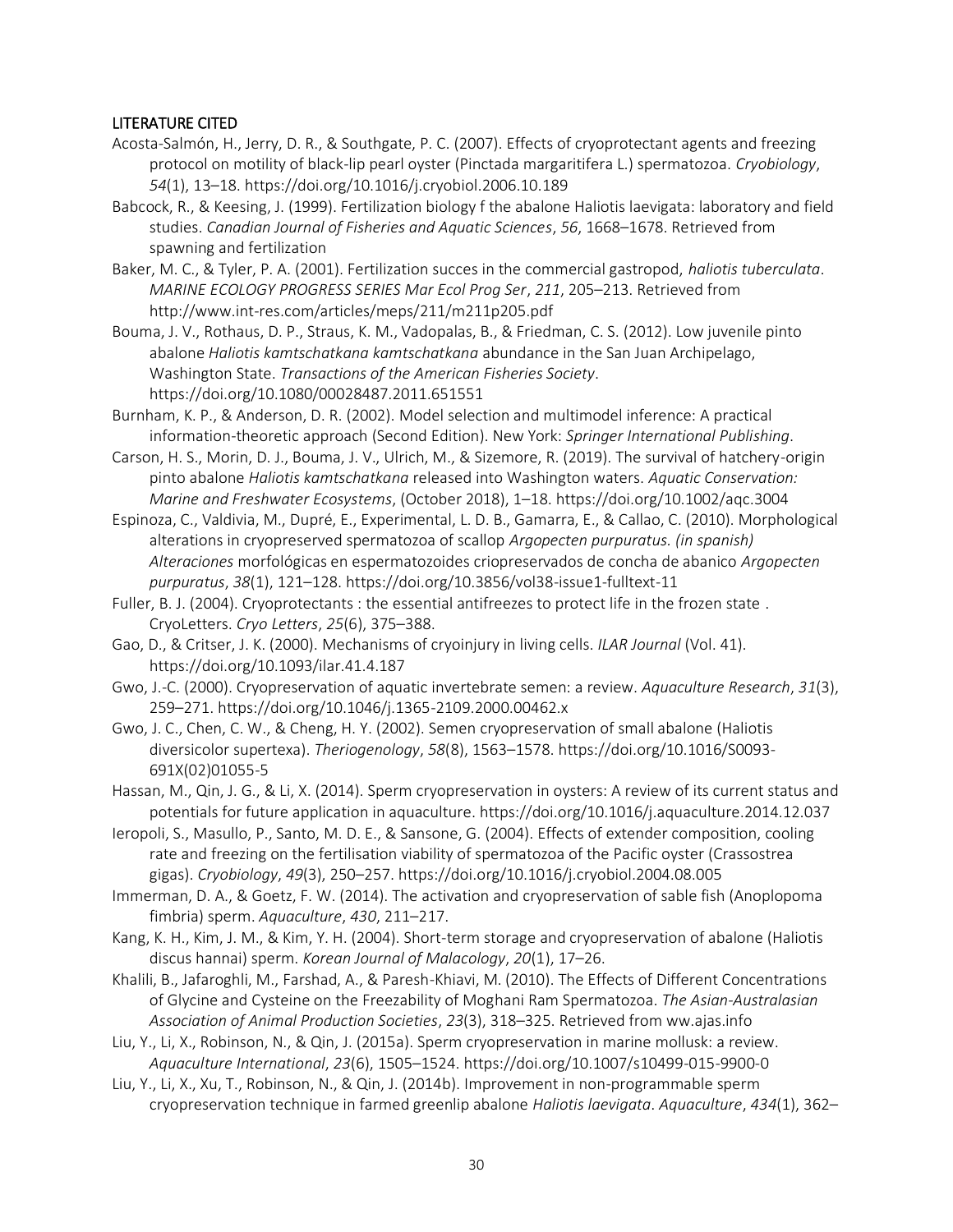366. https://doi.org/10.1016/j.aquaculture.2014.08.033

- Liu, Y., Xu, T., Robinson, N., Qin, J., & Li, X. (2014c). Cryopreservation of sperm in farmed Australian greenlip abalone *Haliotis laevigata*. *Cryobiology*, *68*(2), 185–193. https://doi.org/10.1016/j.cryobiol.2014.01.002
- Liu, Y., Xu, T., Robinson, N., Qin, J., & Li, X. (2015d). Cryopreservation of sperm in farmed blacklip abalone (Haliotis rubra Leach, 1814). *Aquaculture Research*, *46*(11), 2628–2636. https://doi.org/10.1111/are.12415
- Lu, J. C., Huang, Y. F., & Lü, N. Q. (2014). Computer-aided sperm analysis: Past, present and future. *Andrologia*, *46*(4), 329–338. https://doi.org/10.1111/and.12093
- Matsunaga, H., Iwata, N., Kurokura, H., & Hirano, R. (1983). A preliminary study about cryopreservation of abalone sperm (in japanese). *Journal of the Faculty of Applied Biological Science, Hiroshima University*, *22*(1), 135–139.
- Mazerolle, M. J. (2017). Package "AICcmodavg." Retrieved from https://cran.rproject.org/web/packages/AICcmodavg/ AICcmodavg.pdf
- Meijering, E., Dzyubachyk, O., & Smal, I. (2012). MTrackJ:Methods for Cell and Particle Tracking. *Methods in Enzymology*, *504*(February), 183–200. Retrieved from https://imagescience.org/meijering/software/mtrackj/manual/
- Neuman, M. J., Wright, S., Friedman, C., Gruenthal, K., Gustafson, R., Stierhoff, K., Vanblaricom, G. (2018). A Status Review of Pinto Abalone ( Haliotis kamtschatkana ) Along the West Coastof North America: Interpreting Trends, Addressing Uncertainty, and Assessing Risk for a Wide-Ranging Marine Invertebrate. *Journal of Shellfish Research*, *37*(4), 869–910. https://doi.org/10.2983/035.037.0415
- Paredes, E. (2015). Exploring the evolution of marine invertebrate cryopreservation Landmarks, state of the art and future lines of research. *Cryobiology*, *71*(2), 198–209. https://doi.org/10.1016/j.cryobiol.2015.08.011
- Pegg, D. E. (2002). The history and principles of cryopreservation. *In Seminars in Reproductive Medicine Published by Thieme Medical Publishers*, *20*(1), 5–14. Retrieved from https://www.thiemeconnect.com/products/ejournals/html/10.1055/s-2002-23515
- Pinheiro, J., Bates, D., DebRoy, S., Sarkar, D., & R Core Team. (2018). nlme: Linear and Nonlinear Mixed Effects Models. Comprehensive R Archive Network (CRAN). Retrieved from https://cran.rproject.org/package=nlme.
- Rogers-Bennett, L., Allen, B. L., & Rothaus, D. P. (2011). Status and habitat associations of the threatened northern abalone: Importance of kelp and coralline algae. *Aquatic Conservation: Marine and Freshwater Ecosystems*, *21*(6), 573–581. https://doi.org/10.1002/aqc.1218
- Rothaus, D. P., Vadopalas, B., & Friedman, C. S. (2008). Precipitous declines in pinto abalone (Haliotis kamtschatkana kamtschatkana) abundance in the San Juan Archipelago, Washington, USA, despite statewide fishery closure. *Canadian Journal of Fisheries and Aquatic Sciences*, *65*(December), 2703– 2711. https://doi.org/10.1139/F08-168
- Salinas-Flores, L., Paniagua-Chavez, C. G., Jenkins, J. A., & Tiersch, T. R. (2005). Cryopreservation of sperm of red abalone (haliotis rufescens). *Source Journal of Shellfish Research*, *24*(2), 415–420. Retrieved from http://www.bioone.org/doi/full/10.2983/0730-8000%282005%2924%5B415%3ACOSORA
- Sloan, N. A., & Breen, P. A. (1988). Northern abalone, *Haliotis kamtschatkana*, in British Columbia: Fisheries and synopsis of life history information. *Canadian Special Publication of Fisheries and Aquatic Sciences*, *103*, 1–53. Retrieved from http://publications.gc.ca/collections/collection\_2016/mpo-dfo/Fs41-31-103-eng.pdf
- Stekoll, M. S., & Shirley, T. C. (1993). In Situ spawning behavior of an Alaskan population of pinto abalone, *Haliotis kamtchatkana*, Jonas 1845. *The Veliger (Reprint)*, *36*(1). Retrieved from https://www.researchgate.net/profile/Michael\_Stekoll/publication/268389178\_In\_Situ\_Spawning\_ Behavior\_of\_an\_Alaskan\_Population\_of\_Pinto\_Abalone\_Haliotis\_kamtschatkana\_Jonas\_1845/links/